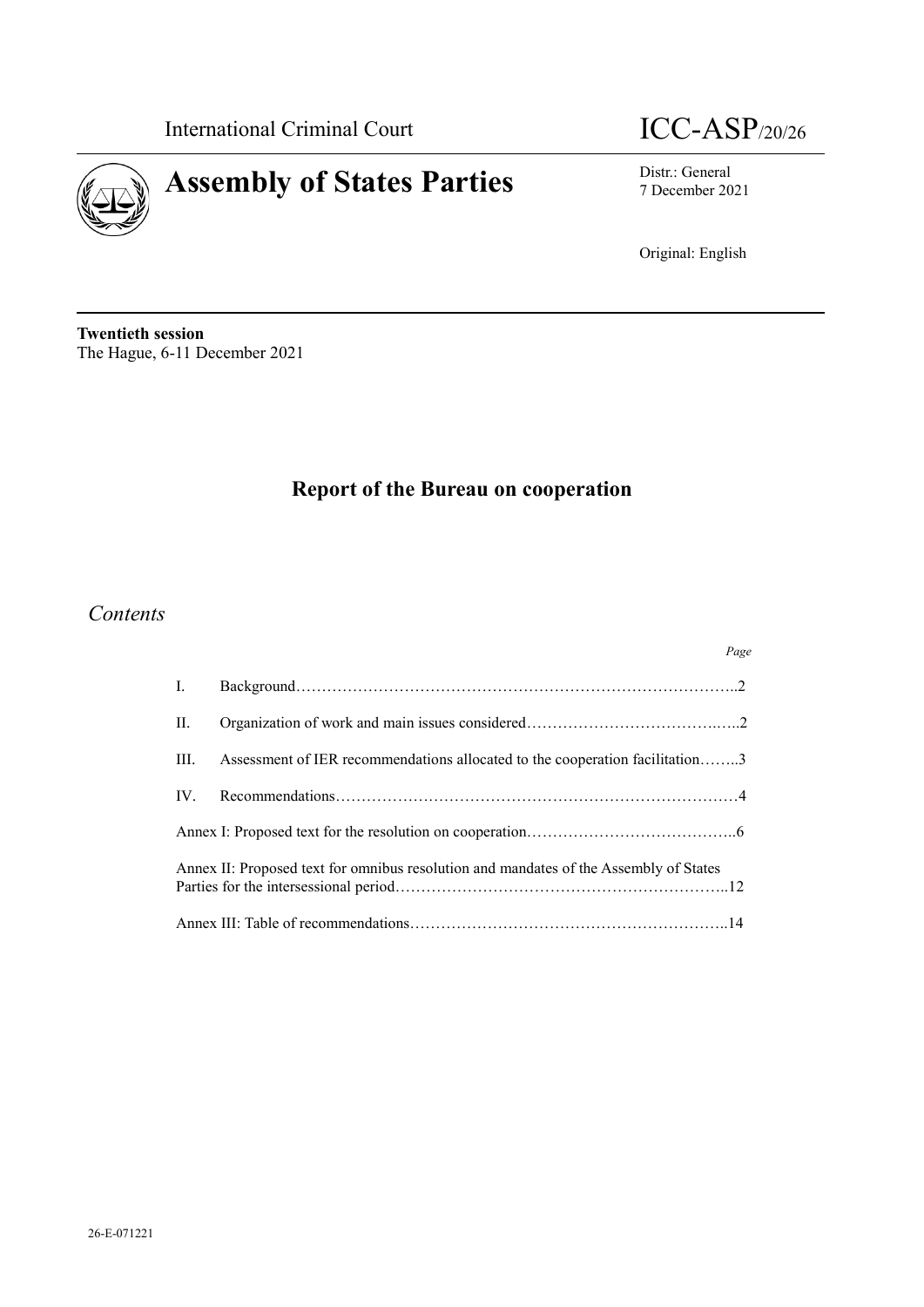# **I. Background**

1. The resolution ICC-ASP/19/Res.2 entitled "Resolution on cooperation", adopted by the Assembly of States Parties ("the Assembly") on 6 December 2020 (Operative paragraph 29, 30, 31), requested the Bureau to maintain a facilitation of the Assembly for cooperation to consult with States Parties, the Court and non-governmental organizations as well as other interested States and relevant organizations in order to further strengthen cooperation with the Court.

2. It requested the Bureau, through the facilitation on cooperation, bearing in mind the mechanism created to follow up the assessment and the implementation of the independent experts' recommendations to examine the issues and challenges related to cooperation, with a view to identify concrete measures and follow-up action in order to address those challenges and to report thereon to the Assembly at its twentieth session, in line with the overall reporting framework set by the Assembly for the Mechanism; to continue to address a number of issues that have been priorities in recent years, and with a matter of priority: to continue the work to further develop the content of the Secured Platform on Cooperation; to hold consultations on the advisability of developing regional thematic focal points on cooperation, of creating a permanent structure for a network of national practitioners and focal points on cooperation, and on the deepening of the relationship between the United Nations and its agencies and entities, including for capacity building purpose in order to foster cooperation with the Court (operative paragraphs 32, 33, 34).

3. The Assembly also welcomed the Court's report on cooperation, which contained disaggregated data over the responses provided by States Parties, including highlighting the main challenges and requested the Court to submit an updated report on cooperation to the Assembly at its twentieth session.

4. On 6 April 2021 the Bureau re-appointed Ambassador Momar Guèye (Senegal) and Ambassador Luis Vassy (France) as co-facilitators on cooperation.

### **II. Organization of work and main issues considered**

5. In 2021, The Hague Working Group ("the working group") held a total of two meetings or informal consultations on the issues of cooperation.

6. The continued unprecedented situation due to the COVID19 pandemic impacted the work of the facilitation and limited the scope and interactiveness of its meetings and consultations. Nevertheless, meetings and consultations have been held virtually with a number of stakeholders, including States, Court officials and representatives of civil society.

7. Informal consultations were held throughout the year with representatives of the Court on the elaboration of the interactive platform on cooperation and on the future priorities of the facilitation on cooperation.

8. At the first meeting, held on 13 July 2021, the co-facilitators presented the work program of the facilitation, and their approach towards the assessment of the Independent Expert Review recommendations allocated to the facilitation on cooperation. This approach did not elicit any particular reactions or objections and thus was considered as a relevant working basis to carry out their work.

9. A second meeting of the facilitation was held with all states parties and other stakeholders on 4 November 2021, in order for the Court to present its annual report on cooperation and recommendations contained therein,<sup>1</sup> and for the facilitation to assess together with stakeholders the IER recommendations allocated to the Cooperation facilitation and to present other areas for consideration in 2022. The co-facilitators decided to group the IER recommendations allocated to the facilitation by clusters of issues. While the assessment of some recommendations began at this meeting, the assessment of another group of recommendations was postponed to the first half of 2022.

<sup>&</sup>lt;sup>1</sup> ICC-ASP/20/25.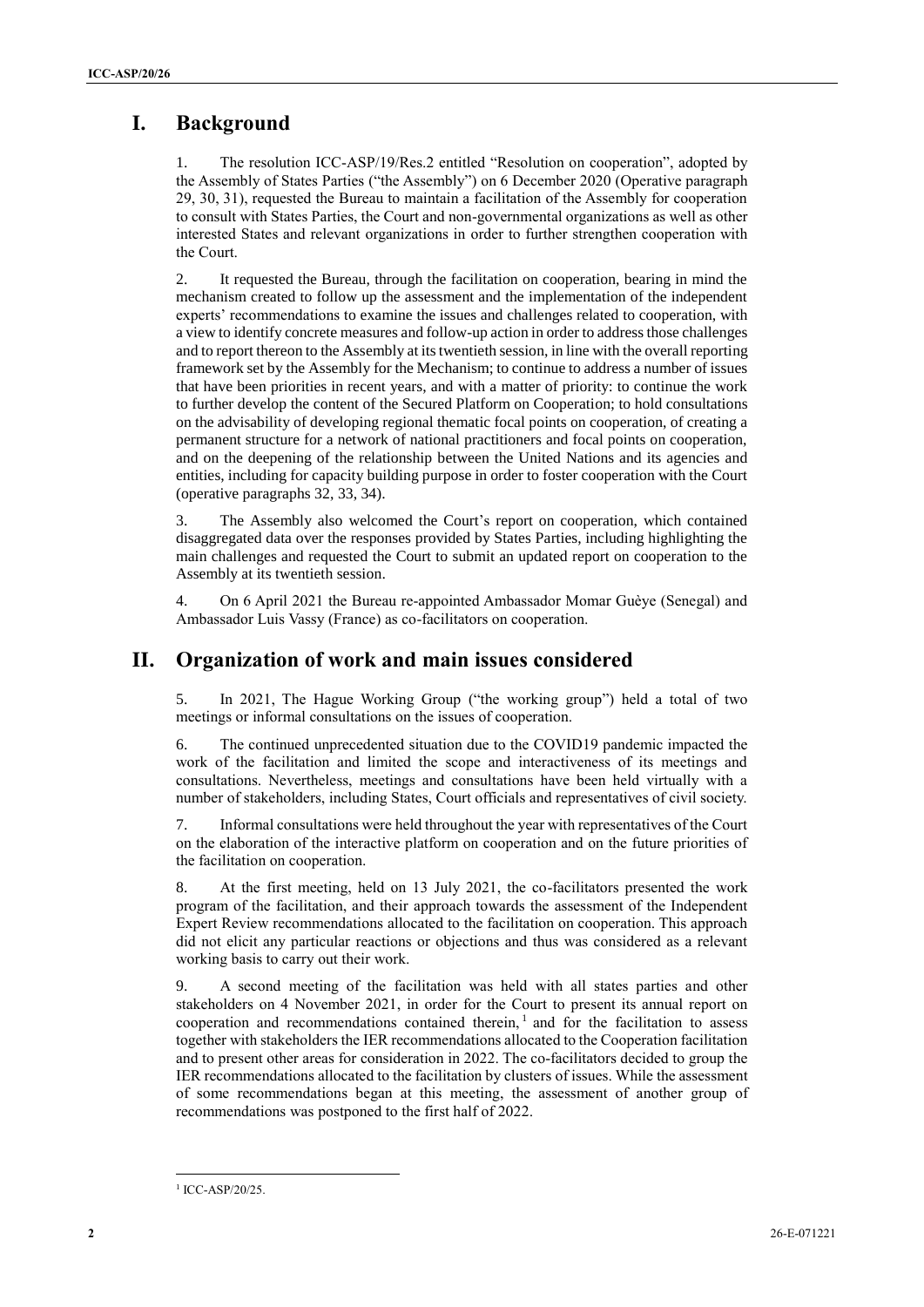10. The co-facilitators continued to work on the priorities identified in the previous years and pursuant to the mandate outlined in the resolution on cooperation (ICC-ASP/19/Res.2),<sup>2</sup> as well as in the omnibus resolution (ICC-ASP/19/Res.6, including annex I).<sup>3</sup> They particularly focused their efforts on the following subjects:

– follow up to the Paris Declaration on financial investigations and asset recovery and developing the interactive platform on cooperation;

– further work on voluntary cooperation agreements, with the aim of identifying any blockages or obstacles and try to deal with them through best practices sharing and testimonies of States that have successfully concluded agreements in order to explain how it works;

– assessment of IER recommendations allocated to the cooperation facilitation.

11. At the second meeting of the facilitation, representatives of the Court provided an overview of the 2021 Court's report on cooperation. The report covered the period between 16 September 2020 and 15 September 2021 when cooperation work remained important during the ongoing challenging period of the Covid19 pandemic. The report states that the Office of the Prosecutor made 387 requests for judicial assistance and that the Registry made 467 requests for cooperation (including operational support requests made by offices located in situation countries while requests for legal assistance in the strict sense sent by the Registry amounted to 124). On average, States respond within two to three months of sending the request. This timeline vary greatly depending on the nature of the request. The report also states in general, the cooperation received by the Court is good but some difficulties were still present, for example with regard to requests to obtain large amounts of or very technical information. The Registry faced difficulties with respect to voluntary cooperation for example to support family visits to detainees.

12. The Court welcomed some positive developments during the period considered, including the signature of two cooperation agreements: one between France and the ICC Presidency on the execution of sentences, and the 25th relocation agreement with the Court.

13. The report highlighted the crucial importance of cooperation supporting financial investigations and asset recovery as well as cooperation with the defense.

14. The working group was also updated on three other priorities, namely legal mechanisms allowing the implementation of the Rome Statute, diplomatic support and cooperation between states.

15. Even if this year's particular context did not permit the facilitation to organize thematic events, such as experts meeting on synergies between cooperation and complementarity or implementation of arrest warrants, the co-facilitators are of the views that those issues remain of great importance and should continue to be on the cooperation agenda of the Assembly for the next years.

# **III. Assessment of IER recommendations allocated to the cooperation facilitation**

16. During the first meeting of the facilitation on 13th of July, the co-facilitators presented how they viewed the role of this working group related to the IER follow-up exercise. They mentioned their contribution to the Review Mechanism sent in spring 2021, in which the cofacilitators expressed their readiness to serve as a platform of discussion on recommendations allocated to the facilitation. They also underlined the importance of make a "stock-taking" exercise of what has been collectively accomplished in the past years to implement existing recommendations on cooperation (the "66 recommendations on cooperation" adopted in 2007, the 2017 "Paris Declaration on financial investigations and asset recovery"). The independent experts' report usefully contributes to this exercise by proposing new recommendations addressed to both the Court and the ASP to tackle existing challenges related to cooperation.

<sup>&</sup>lt;sup>2</sup> ICC-ASP /19/Res.2, adopted at the 4th plenary meeting, on 16 December 2020, by consensus.

<sup>&</sup>lt;sup>3</sup> ICC-ASP/19/Res.6, adopted at the 4th plenary meeting, on 16 December 2020, by consensus.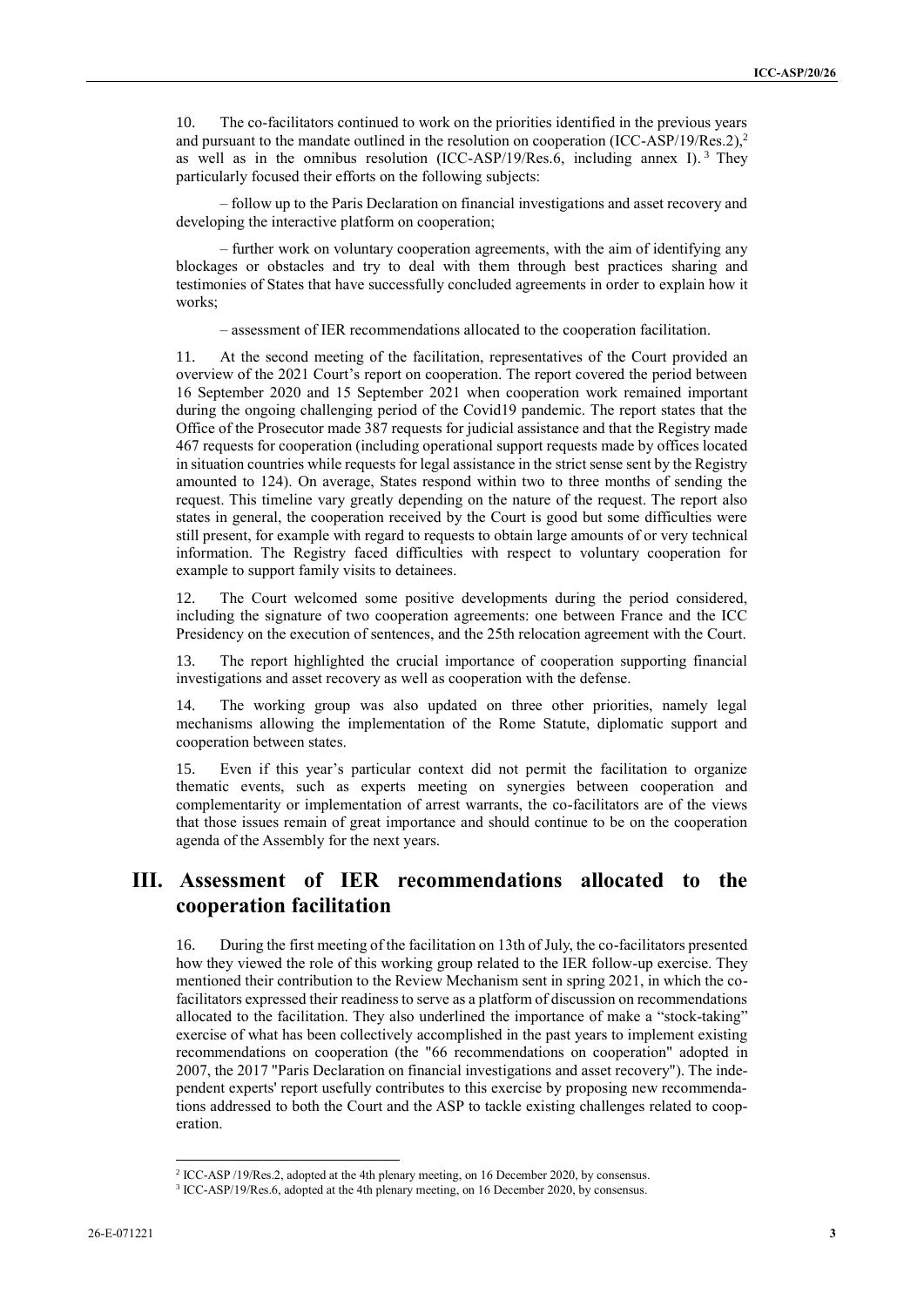17. They added that although the Independent Experts' Report addresses the issue of cooperation primarily from the perspective of improving investigative techniques and tools, and reinforcing the cooperation capacities of the Court, the facilitation on cooperation addresses cooperation issues from a broader perspective, which does not only concern judicial cooperation or legal assistance, but also voluntary cooperation.

18. The list of recommendations as set out in the comprehensive action plan published by the Review Mechanism and adopted by the Bureau in July 2021 allocated 47 to the facilitation on cooperation as a platform for discussion recommendations which encompass other issues than those initially identified by the co-facilitators since the cooperation facilitation is identified as the platform for the assessment of the recommendations related with: Investigative strategy (section A, chapter XIV), Field presence of the OTP in situation countries (section C, Chapter XIV), Evidence assessment and analysis (section D, Chapter XIV).

19. The co-facilitators proposed to group the recommendations, not in chronological order of the recommendations in the independent experts' report, but in coherent thematic clusters in order to streamline the discussions.

20. This organisation of the assessment work by clusters of issues was presented in the draft work programme in July and leads the working group to deviate somewhat from the Comprehensive Action Plan indicative timeframe for assessment. Indeed, the discussion of some recommendations will be postponed to the first half of 2022 for reasons of workload distribution but also to give the new Prosecutor more time to put in place certain measures that relate to the organisation of his Office. This approach was presented to the Representatives of the Mechanism on the Review, who took note of this approach and recalled that it may sometimes be necessary to be flexible.

21. The facilitators proposed to address the following two groups of recommendations in 2021:

a) Recommendations dealing with cooperation between the ICC and international organisations, in particular the UN and its agencies (R149, R152, R153, R272 and R275);

b) Recommendations dealing with cooperation (in the sense of legal assistance) between the ICC and States: R272, R273, R274, R276, R277, R279, R280, R281, R285.

22. They proposed to postpone the assessment discussion on other recommendations until 2022. These relate to: Investigative strategies, techniques and tools, OTP field presence, OTP resources and internal cooperation capacities, specific issues or of interest to the Assembly of States Parties such as the review of the New York Liaison Office (R150&R151), the establishment of a reward programme (R289), the establishment of a focal point for arrests (R284).

23. At the meeting held on 4 November, the participants first had a discussion on the first group of recommendations first group of recommendations identified, namely those relating to cooperation relations with the United Nations and international and regional organizations. The participants then discussed the second group of recommendations which address the modalities of interaction between the Office of the Prosecutor and States Parties in the context of requests for judicial cooperation (RFA)

24. A representative from the Presidency of the Court and the Deputy Prosecutor took the floor to present the Court's position on these recommendations. A summary of the main conclusions drawn by the facilitators from this discussion can be found on the ASP website. 4

# **IV. Recommendations**

 $\overline{\phantom{a}}$ 

25. The working group recommended that the Assembly continue to monitor cooperation with a view to facilitating States Parties in sharing their experiences and considering other initiatives to enhance cooperation with the Court. The working group also recommended to continue the assessment and possible action on the recommendations of the Report of the Independent Expert Review bearing in mind the past activities already undertaken, including

<sup>&</sup>lt;sup>4</sup> [https://asp.icc-cpi.int/en\\_menus/asp/bureau/WorkingGroups/Cooperation/Pages/default.aspx](https://asp.icc-cpi.int/en_menus/asp/bureau/WorkingGroups/Cooperation/Pages/default.aspx)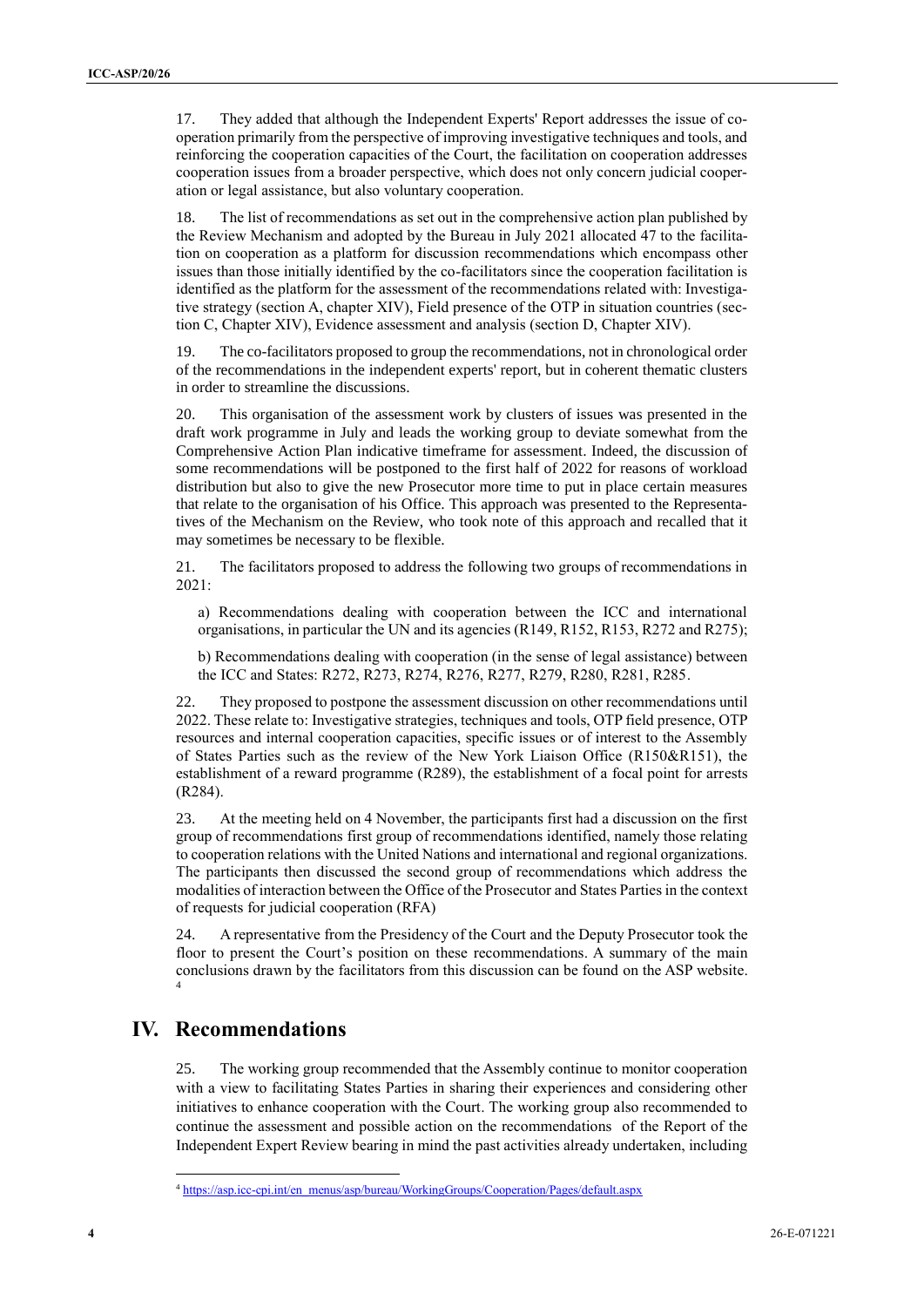the 66 recommendations adopted by the Assembly on cooperation in 2007, in order to take further action to improve cooperation with the Court and to continue to include cooperation as a standing agenda item for future sessions of the Assembly, pursuant to operative paragraph 30 of resolution ICC-ASP/17/Res.3. The working group further recommended that the draft resolution in annex I be adopted by the Assembly.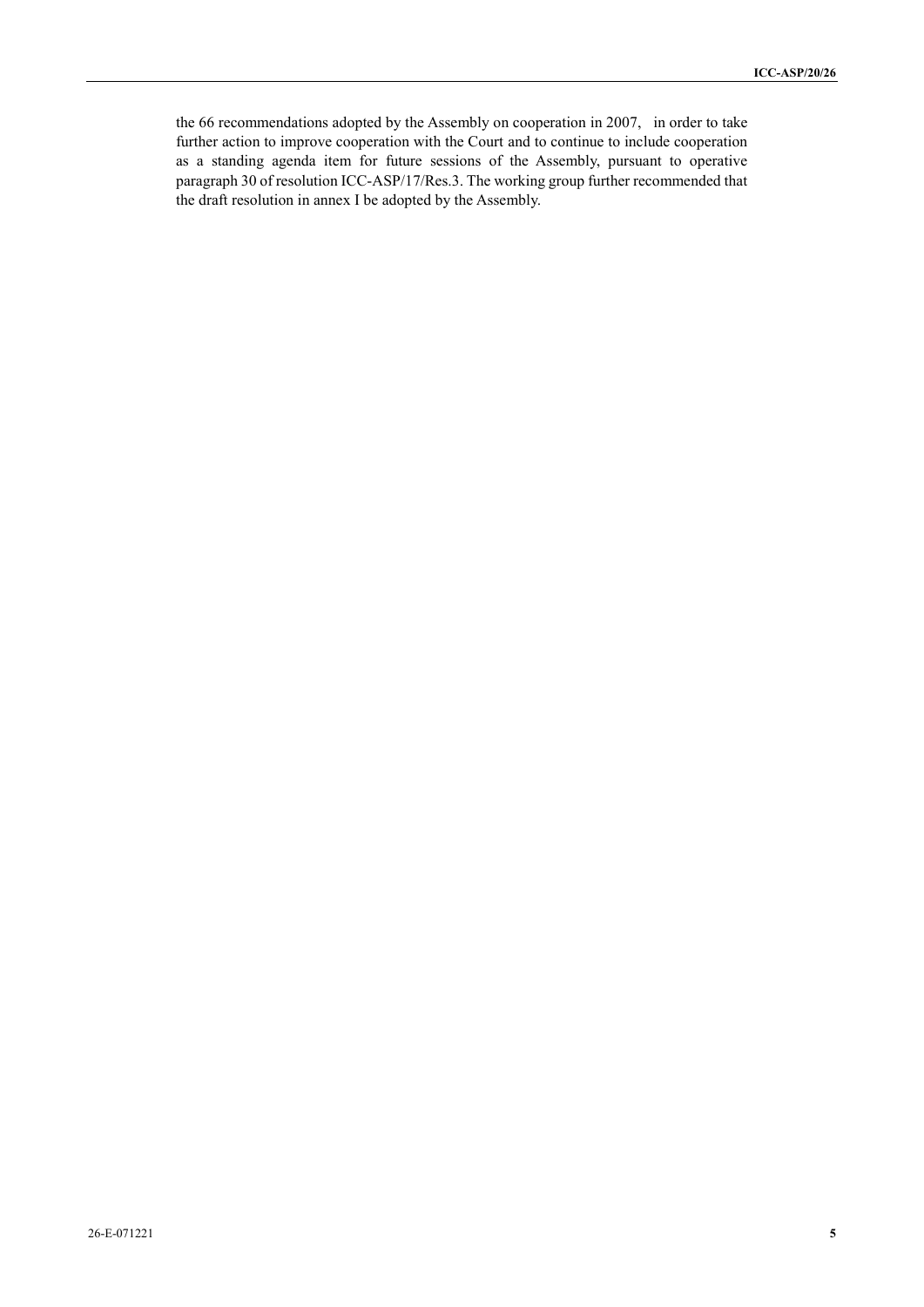### **Annex I**

### **Proposed Resolution on cooperation**

#### *The Assembly of States Parties,*

*Recalling* the provisions of the Rome Statute, the Declaration on Cooperation (RC/Dec.2) agreed by States Parties at the Review Conference in Kampala and previous resolutions and declarations of the Assembly of States Parties with regard to cooperation, including ICC-ASP/8/Res.2, ICC-ASP/9/Res.3, ICC-ASP/10/Res.2, ICC-ASP/11/Res.5, ICC-ASP/12/Res.3, ICC-ASP/13/Res.3, ICC-ASP/14/Res.3, ICC-ASP/15/Res.3, ICC-ASP/16/Res.2, ICC-ASP/17/Res.3, ICC-ASP-18/Res.3, **ICC-ASP-19/Res.2** and the sixty-six recommendations annexed to resolution ICC-ASP/6/Res.2,

*Determined* to put an end to impunity by holding to account the perpetrators of the most serious crimes of concern to the international community as a whole, and *reaffirming*  that the effective and expeditious prosecution of such crimes must be strengthened, inter alia, by enhancing international cooperation,

*Stressing* the importance of effective and comprehensive cooperation and assistance by States Parties, other States, and international and regional organizations, to enable the Court to fulfil its mandate as set out in the Rome Statute and that States Parties have a general obligation to cooperate fully with the Court in its investigation and prosecution of crimes within its jurisdiction, including with regard to the execution of arrest warrants and surrender requests, as well as other forms of cooperation set out in article 93 of the Rome Statute,

Welcoming the report of the Court on cooperation, <sup>5</sup> submitted pursuant to paragraph 3**7**6 of resolution ICC-ASP/1**9**8/Res.**2**3,

*Noting* that contacts with persons in respect of whom an arrest warrant issued by the Court is outstanding should be avoided when such contacts undermine the objectives of the Rome Statute,

*Further noting* the arrest guidelines issued by the Office of the Prosecutor for the consideration of States, including inter alia, the elimination of non-essential contacts with individuals subject to an arrest warrant issued by the Court and that, when contacts are necessary, an attempt is first made to interact with individuals not subject to an arrest warrant,

*Noting* the guidelines setting out the policy of the United Nations Secretariat on contacts between United Nations officials and persons who are the subject of arrest warrants or summonses issued by the Court, as annexed to a letter dated 3 April 2013 by the Secretary General of the United Nations to the President of the General Assembly and the President of the Security Council,

*Recognizing* that requests for cooperation and the implementation thereof should take into account the rights of the accused,

*Commending* international and regional organizations' support for strengthening cooperation in the area of voluntary agreements,

*Recalling* the pledges relating to cooperation made by States Parties at the Review Conference in Kampala and *noting* the importance of ensuring adequate follow-up with regard to the implementation of pledges,

*Taking note* of the resolution on Review of the International Criminal Court and the Rome Statute system<sup>6</sup> adopted by the ASP at its eighteen session requesting "the Bureau to address the following issues as a matter of priority in 2020 through its working groups and facilitations, in a fully inclusive manner, in line with their mandates […]: (a) Strengthening cooperation"; the "Matrix over possible areas of strengthening the Court and the Rome

<sup>5</sup> ICC-ASP/19/25.

<sup>6</sup> Resolution ICC-ASP/18/Res.7, adopted at the 9th plenary meeting, on 6 December 2019.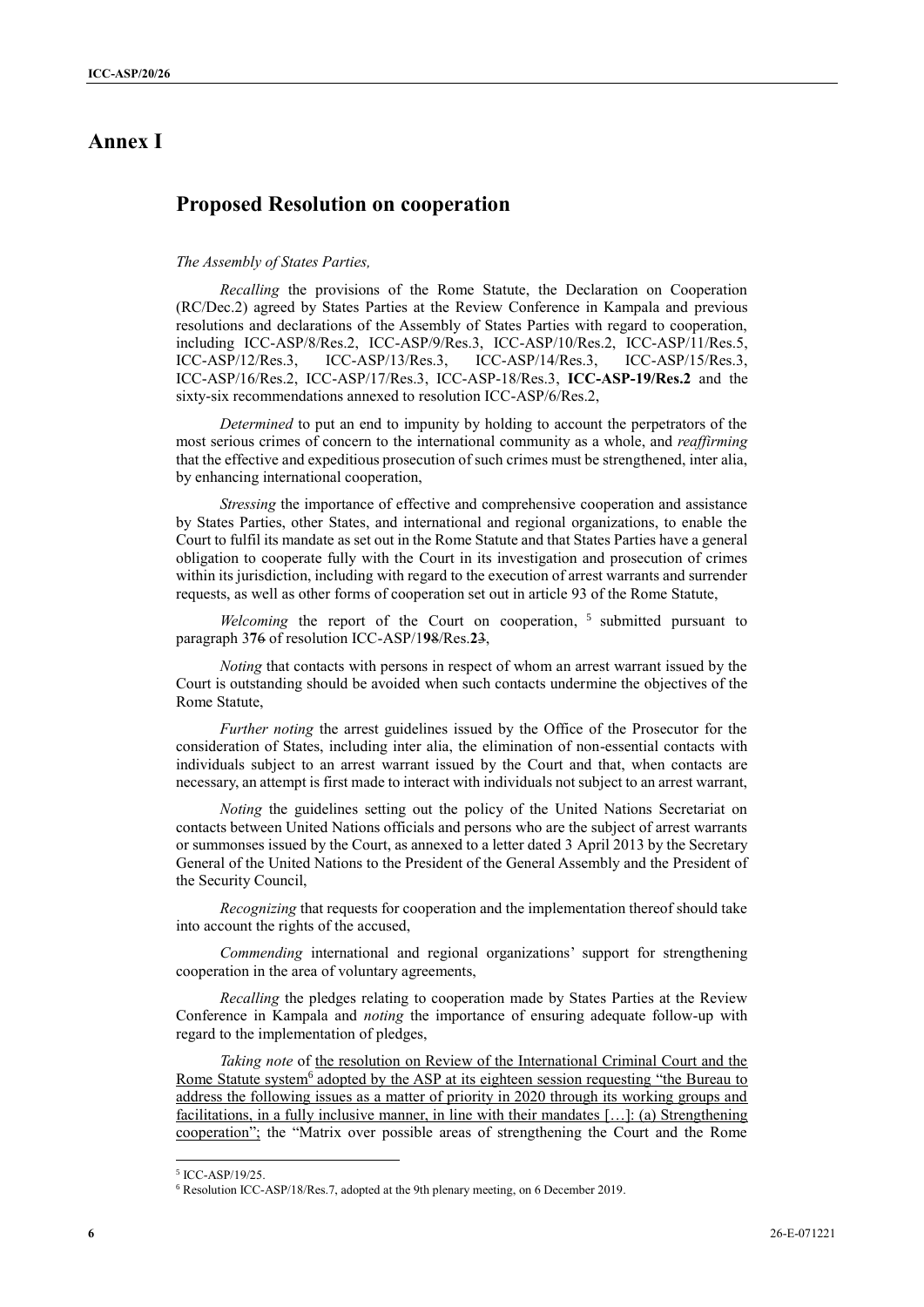Statute System", dated 11 October 2019, prepared by the Presidency of the Assembly, which identifies as a priority issue to be addressed by the Bureau and its working groups, the strengthening of cooperation,

*Taking note also* of the "Independent Expert Review of the International Criminal Court and the Rome Statute System, Final Report", dated 30 September 2020, prepared by the Independent Experts,

1. *Emphasizes* the importance of timely and effective cooperation and assistance from States Parties and other States under an obligation or encouraged to cooperate fully with the Court pursuant to Part 9 of the Rome Statute or a United Nations Security Council resolution, as the failure to provide such cooperation in the context of judicial proceedings affects the efficiency of the Court and *stresses* that the non-execution of cooperation requests has a negative impact on the ability of the Court to execute its mandate, in particular when it concerns the arrest and surrender of individuals subject to arrest warrants;

#### **Execution of arrest warrants**

2. *Expresses* serious concerns that arrest warrants or surrender requests against 1**2**3 individuals remain outstanding despite the arrest and surrender to the Court of **one**two suspects in June 2020 andNovember 2020**January 2021** and *urges* States to cooperate fully in accordance with their obligation to arrest and surrender to the Court;

3. *Notes* the OTP and the Registry common efforts to devise and implement common strategies and missions to foster the arrest of suspects within the inter-organ working group on arrest strategies created in March 2016;

4. *Reaffirms* that concrete steps and measures to securing arrests need to be considered in a structured and systematic manner, based on the experience developed in national systems, the international ad hoc and mixed tribunals, as well as by the Court, regarding both tracking efforts and operational support;

5. *Underlines* the necessity to continue the discussions on practical solutions to improve cooperation between States and the Court with a view to enhancing prospects for the implementation of pending arrest warrants following the seminar organized by the facilitators on cooperation on 7 November 2018 in The Hague;

6. *Urges* States Parties to avoid contact with persons subject to a warrant of arrest issued by the Court, unless such contact is deemed essential by the State Party, *welcomes* the efforts of States and international and regional organizations in this regard, and *acknowledges* that States Parties may, on a voluntary basis, advise the ICC of their own contacts with persons subject to a warrant of arrest made as a result of such an assessment;

#### **Implementation legislation of the Rome Statute**

7. *Recalls* that the ratification of the Rome Statute must be matched by national implementation of the obligations emanating therefrom, in particular through implementing legislation and, in this regard, *urges* States Parties to the Rome Statute that have not yet done so to adopt such legislative and to set up effective procedures and structures so as to ensure that they can fully meet their obligations under the Rome Statute regarding cooperation and judicial assistance;

8. *Acknowledges* efforts by States, by civil society organizations and by the Court, including through the Legal Tools Project, to facilitate exchange of information and experiences, with a view to raising awareness and facilitating the drafting of national implementing legislation and underlines the need to further exchange experience and best practices between States Parties;

#### **Informal consultations and establishment of focal points**

9. *Encourages* States to establish a national focal point and/or a national central authority or working group tasked with the coordination and mainstreaming of Court related issues, including requests for assistance, within and across government institutions, as part of efforts aimed at making national procedures for cooperation more efficient, where appropriate;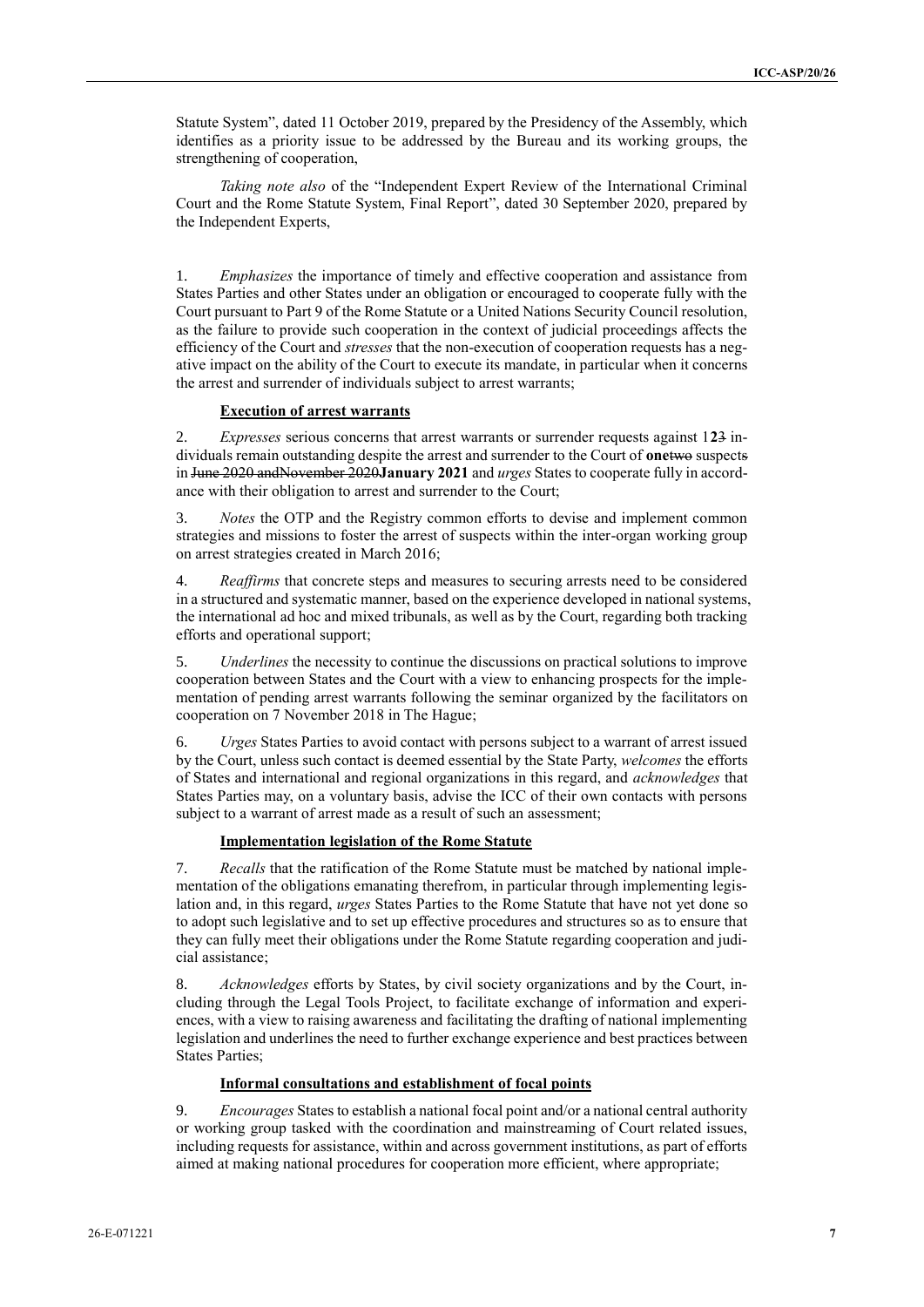10. *Recalls* the report to the thirteenth session of the Assembly on the feasibility study of establishing a coordinating mechanism of national authorities, and *encourages* States Parties to continue the discussion*;*

11. *Emphasizes* the on-going efforts made by the Court in providing focused requests for cooperation and assistance which contribute to enhancing the capacity of States Parties and other States to respond expeditiously to requests from the Court, *invites* the Court to continue improving its practice in transmitting specific, complete and timely requests for cooperation and assistance and *invites* the States to consider offering consultations and facilitating meetings between the Court organs formulating the requests and the competent national authorities ultimately in charge of executing them with a view to finding solutions together on ways to assist or transmit the information sought and when appropriate, to follow up on execution of requests and discuss on the most efficient way forward;

#### **Financial investigations and freezing of assets**

12. *Recognizes* that effective and expeditious cooperation with regard to the Court's requests for the identification, tracing and freezing or seizure of proceeds, property and assets and instrumentalities of crime is crucial to the provision of reparations to victims and for potentially addressing the costs of legal aid;

13. *Underlines* the importance of effective procedures and mechanisms that enable States Parties and other States to cooperate with the Court in relation to the identification, tracing and freezing or seizure of proceeds, property and assets as expeditiously as possible; *calls on*  all States Parties to put in place and further improve effective procedures and mechanisms in this regard, with a view to facilitate cooperation between the Court, States Parties, other States and international organizations;

14. *Recalls* the importance of the non-legally binding Paris Declaration on asset recovery annexed to resolution ICC-ASP/16/Res.2

15. *Welcomes* **the development of the** launch of the proposal of the facilitation on cooperation to create a secured digital platform to reinforce exchange of relevant information between States Parties to encourage inter-State cooperation and to strengthening States' capacity to cooperate with the Court; to identify the practical challenges to the effective execution of the Court's requests for cooperation and to further raise awareness of the Court's mandate and requirements for financial investigations and asset recovery, and *decides* to continue the work with the Court and the Secretariat of the Assembly in order to **enhance**open the platform **further** in 202**2**1;

16. *Welcomes* **the preparatory work launched by the Court in order to set up a network of operational focal points in the States parties to enhance cooperation with the Court regarding financial investigations, localisation and freezing of assets,** *encourages* **the Court to continue this work in order to launch in 2022 the activities of that network and encourages States parties to support the functioning of that network;**

#### **Cooperation with the defence**

17. *Urges* States Parties to cooperate with requests of the Court made in the interest of Defence teams, in order to ensure the fairness of proceedings before the Court;

#### **Agreement on Privileges and Immunities of the International Criminal Court**

18. *Calls upon* States Parties as well as non-States Parties that have not yet done so to become parties to the Agreement on Privileges and Immunities of the International Criminal Court as a matter of priority, and to incorporate it in their national legislation, as appropriate;

#### **Voluntary cooperation**

19. *Acknowledges* the importance of protective measures for victims and witnesses for the execution of the Court's mandate, *welcomes* the new relocation agreement concluded since the last resolution on cooperation, and *stresses* the need for more relocation agreements or arrangements with the Court for the expeditious relocation of witnesses;

20. C*alls upon* all States Parties and other States, to consider strengthening their cooperation with the Court by entering into agreements or arrangements with the Court, or any other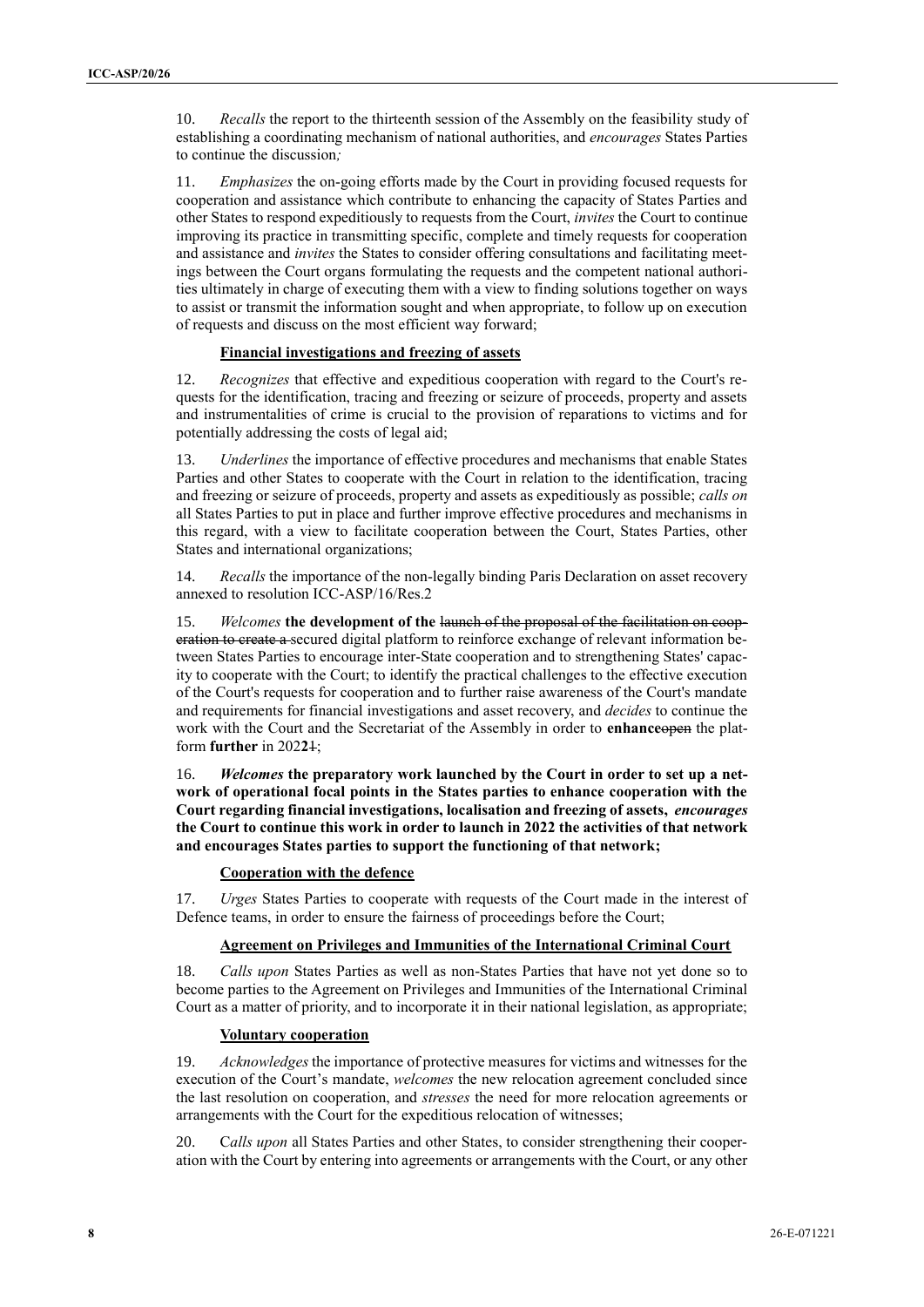means concerning, inter alia, protective measures for victims and witnesses, their families and others who are at risk on account of testimony given by witnesses;

21. *Acknowledges* that, when relocation of witnesses and their families proves necessary, due account should be given to finding solutions that, while fulfilling the strict safety requirements, also minimize the humanitarian costs of geographical distance and change of linguistic and cultural environment and *urges* all States Parties to consider making voluntary contributions to the Special Fund for Relocations;

#### 22. *Welcomes* **the conclusion of an agreement between the Court and France on the Enforcement of sentences;**

23. *Emphasizes* that the need for cooperation with the Court on the enforcement of sentences, and on interim and final release is likely to increase in the coming years as more cases proceed toward conclusion, *recalls* the principle enshrined in the Rome Statute that States Parties should share the responsibility for enforcing sentences of imprisonment and for the interim and final release, in accordance with principles of equitable distribution, and *calls upon* States Parties to actively consider the conclusion of agreements with the Court to this end;

24. *Commends* and *further encourages* the work of the Court on framework agreements or arrangements, or any other means in areas such as interim release, final release - also in cases of acquittal - and sentence enforcement which may be essential to ensuring the rights of suspects and accused persons, in accordance with Rome Statute and guaranteeing the rights of convicted persons and *urges* all States Parties to consider strengthening cooperation in these areas;

25. *Requests* the Bureau, through its Working Groups, to continue the discussions on voluntary framework agreements or arrangements, and to report thereon to the Assembly at its twentieth **twenty-first** session;

#### **Cooperation with United Nations**

26. *Welcomes and further encourages* the increased cooperation between the Court and the United Nations, and other international and regional organizations, relevant mechanisms for collecting and preserving evidence, and other inter-governmental institutions with a view to foster prosecution of crimes falling within the jurisdiction of the Court;

27. *Urges* States Parties to explore possibilities for facilitating further cooperation and communication between the Court and international and regional organizations, including by securing adequate and clear mandates when the United Nations Security Council refers situations to the Court, ensuring diplomatic and financial support; cooperation by all United Nations Member States and follow-up of such referrals, as well as taking into account the Court's mandate in the context of other areas of work of the Security Council, including the drafting of Security Council resolutions on sanctions and relevant thematic debates and resolutions;

#### **Diplomatic support**

28. *Emphasizes* the importance of States Parties enhancing and mainstreaming diplomatic, political and other forms of support for, as well as promoting greater awareness and understanding of the activities of the Court at the international level, and *encourages* States Parties to use their capacity as members of international and regional organizations to that end;

#### **Promoting dialogue with all stakeholders**

29. *Welcomes* the work undertaken on the implementation of the 66 recommendations on cooperation adopted by States Parties in 2007,<sup>7</sup> recalls the flyer prepared by the Court that can be used by all stakeholders to promote the 66 recommendations and increase their understanding and implementation by relevant national actors and the Court

30. *Welcomes* the joint panel discussion on strengthening cooperation with the Court organised by the co-facilitators on cooperation and the focal points on non-cooperation on 5 October 2020;

<sup>7</sup> Resolution ICC-ASP/6/Res.2, annex II.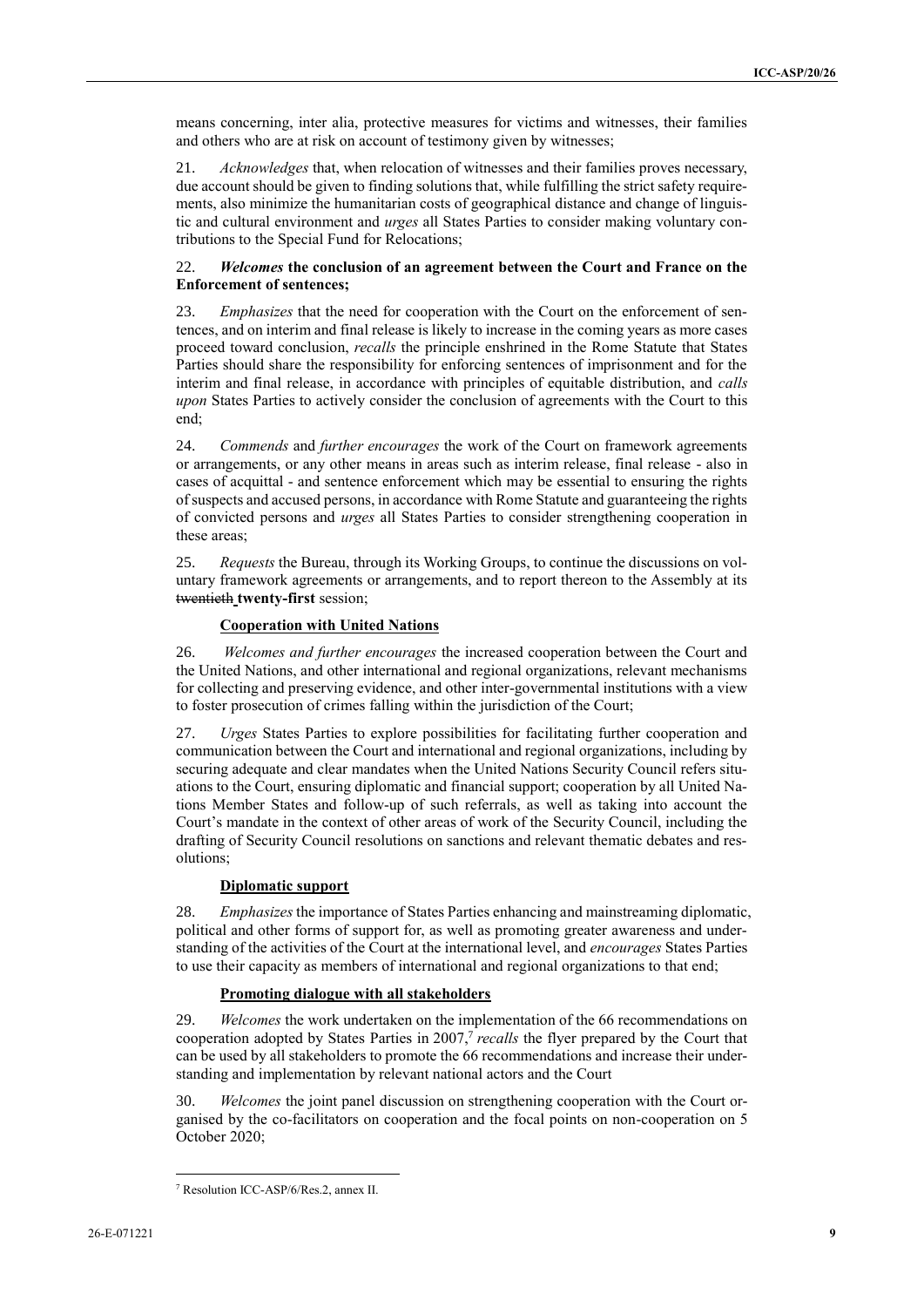31. Takes note of the Bureau's Report on cooperation<sup>8</sup>, covering inter alia, the follow up to the Paris Declaration on financial investigations and asset recovery and the work on a secured digital platform on cooperation; considerations on the Court's relationship with the United Nations; and proposals concerning the follow-up action regarding cooperation issues identified in the framework of the review and strengthening process of the Court and the Rome Statute System, and priority areas for 2021;

32. *Requests* the Bureau to maintain a facilitation of the Assembly of States Parties for cooperation to consult with States Parties, the Court, other interested States, relevant organizations and non-governmental organizations in order to further strengthen cooperation with the Court;

33. *RequestsEncourages* the Bureau, through its Working Groups to speed up **continue** its review of the implementation of the 66 recommendations, in close cooperation with the Court, where appropriate;

34. *Requests* the Bureau, through the facilitation on cooperation, bearing in mind the mechanism created to follow-up the assessment and the implementation of the independent experts' recommendations, **in accordance with the resolution on the Review of the International Criminal Court<sup>9</sup> and the Review Mechanism's Comprehensive Action Plan<sup>10</sup>** , to **continue to assess the recommendations** related to cooperation **and their follow-up including their implementation as appropriate**, with a view to identify **challenges and** concrete measures and follow-up action in order to address those challenges and to report thereon to the Assembly at its **twenty**ieth-**first** session, in line with the overall reporting framework set by the Assembly for the Mechanism;

35. *Requests* the Bureau, through the facilitation on cooperation, to continue to address a number of issues that have been priorities in recent years, and with a matter of priority : to continue the work to further develop the content of the Secured Platform on Cooperation; to hold consultations on the advisability of developing regional thematic focal points on cooperation, of creating a permanent structure for a network of national practitioners and focal points on cooperation, and on the deepening of the relationship between the UN and its agencies and entities, including for capacity building purpose in order to foster cooperation with the Court;

36. *Encourages* the Bureau to identify issues for the Assembly to continue holding plenary discussions on specific topics related to cooperation, including on the issue of financial investigations and arrests;

37. *Recognizes* the importance of ensuring a safe environment for strengthening and fostering cooperation between civil society and the Court and of taking all necessary action to address threats and intimidation directed at civil society organizations;

38. *Takes note* that due to the COVID-19 pandemic, the Court was not able to organize its 7**8**th Focal Points Seminar on Cooperation during the reporting period, which is expected to take place in 202**2**1, focused on cooperation regarding financial investigations and recovering of assets, *underlines* that those seminar**s** constitute important platforms to enhance dialogue and cooperation between the Court and States Parties including on new developments in technical areas of cooperation, and *encourages* all stakeholders, including civil society organizations, to continue organizing events that allow for exchange of information with the purpose of enhancing cooperation and constructively seeking solutions to identified challenges;

#### 39. **[Placeholder for text based on ASP cooperation debate];**

40. *Recognizing* the importance of the Court's contribution to the Assembly's efforts to enhance cooperation, *welcomes* the Court report on cooperation<sup>11</sup>, which contained disaggregated data over the responses provided by States Parties, including highlighting the main

 $\overline{a}$ 

<sup>8</sup> ICC-ASP/**20/25**19/33.

**<sup>9</sup> ICC-ASP/19/ Res.7.**

<sup>&</sup>lt;sup>10</sup> [https://asp.icc-cpi.int/iccdocs/asp\\_docs/ASP20/RM-Comprehensive Action Plan-ENG.pdf.](https://asp.icc-cpi.int/iccdocs/asp_docs/ASP20/RM-Comprehensive%20Action%20Plan-ENG.pdf)

<sup>11</sup> ICC-ASP/**20/25**19/33.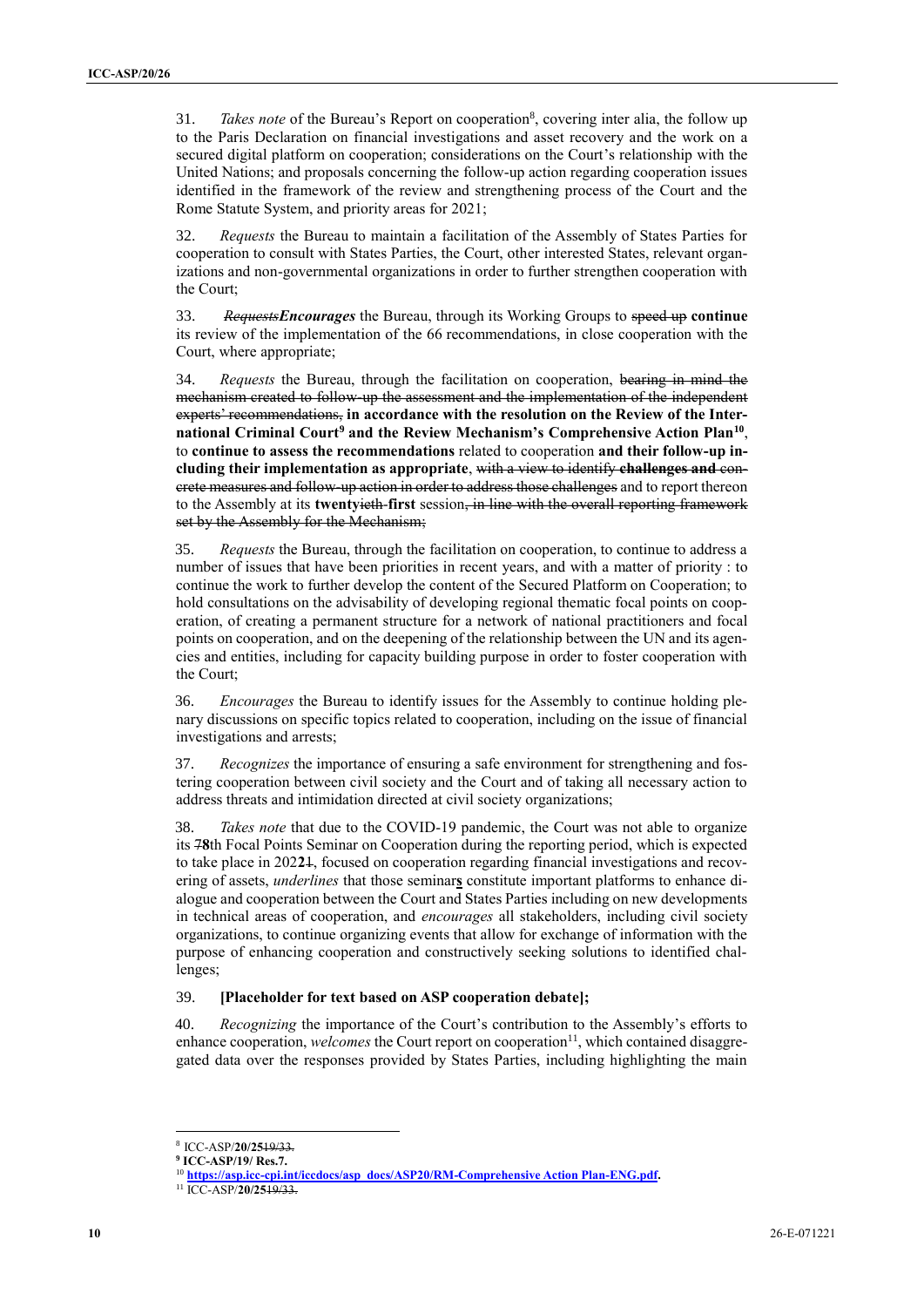challenges, *requests* the Court to submit an updated report on cooperation to the Assembly at its **twenty-first** session.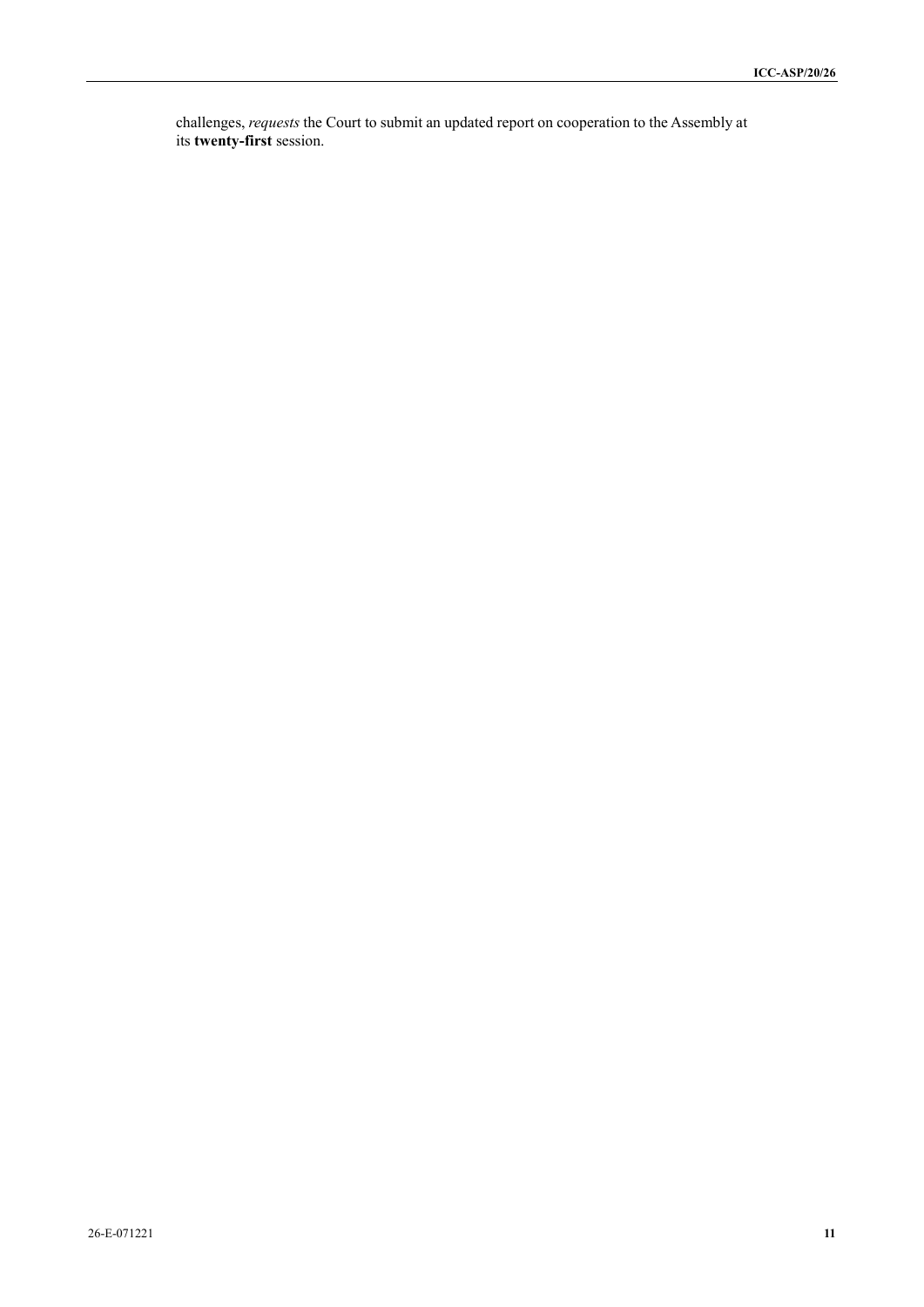# **Annex II Proposed text for omnibus resolution**

### **A. Cooperation**

1. *Refers* to its resolution ICC-ASP/**20/Res.[..]** on cooperation;

2. *Calls upon* States Parties to comply with their obligations under the Rome Statute, in particular the obligation to cooperate in accordance with Part 9, and *also calls upon* States Parties to ensure full and effective cooperation with the Court in accordance with the Rome Statute, in particular in the areas of implementing constitutional and legislative framework, enforcement of Court decisions and execution of arrest warrants;

3. *Reaffirms* the importance of supporting all those cooperating with the Court, including States and relevant international bodies and entities, in order to secure the ability of the Court to fulfil its critical mandate of holding accountable perpetrators of the most serious crimes of concern to the international community and delivering justice to victims;

4. *Further calls upon* States Parties to continue to express their political and diplomatic support to the Court, *recalls* the sixty-six recommendations annexed to resolution ICC-ASP/6/Res.2 and *encourages* States Parties and the Court to consider further measures to enhance their implementation and to strengthen their efforts to ensure full and effective cooperation with the Court;

5. Welcomes the Court's report and comprehensive presentation on cooperation<sup>12</sup>, which contained disaggregated data over the responses provided by States Parties, including highlighting the main challenges;

6. *Underlines* the necessity to continue the discussions on practical solutions to improve cooperation between States and the Court with a view to enhancing prospects for the implementation of pending arrest warrants following the seminar organized by the facilitators on cooperation on 7 November 2018 in The Hague;

7. *Underlines also* **the necessity to continue the discussions between the cofacilitators on cooperation and the focal points no-cooperation and the Court, following***Welcomes* the joint panel discussion on strengthening cooperation with the Court organised by the co-facilitators on cooperation and the focal points on non-cooperation **held**  on 5 October 2020;

### 8. **[Placeholder for text based on ASP cooperation debate];**

9. *Underlines* the importance of effective procedures and mechanisms that enable States Parties and other States to cooperate with the Court in relation to the identification, tracing and freezing or seizure of proceeds, property and assets as expeditiously as possible, and *calls on* all States Parties to put in place and further improve effective procedures and mechanisms in this regard, with a view to facilitate cooperation between the Court, States Parties, other States and international organizations;

10. *Recalls* the importance of the non-legally binding Declaration of Paris on asset recovery annexed to resolution ICC-ASP/16/Res.2;

11. *Welcomes* the creation *Recalls* **the existence** of the secured digital platform for States Parties to exchange relevant information on cooperation and financial investigations and assets recovery;

12. *NotesRecalls* the recommendations on cooperation contained in the 30 September 2020 Independent Experts Report;

 $\overline{\phantom{a}}$ <sup>12</sup> ICC-ASP/**20/25**19/33.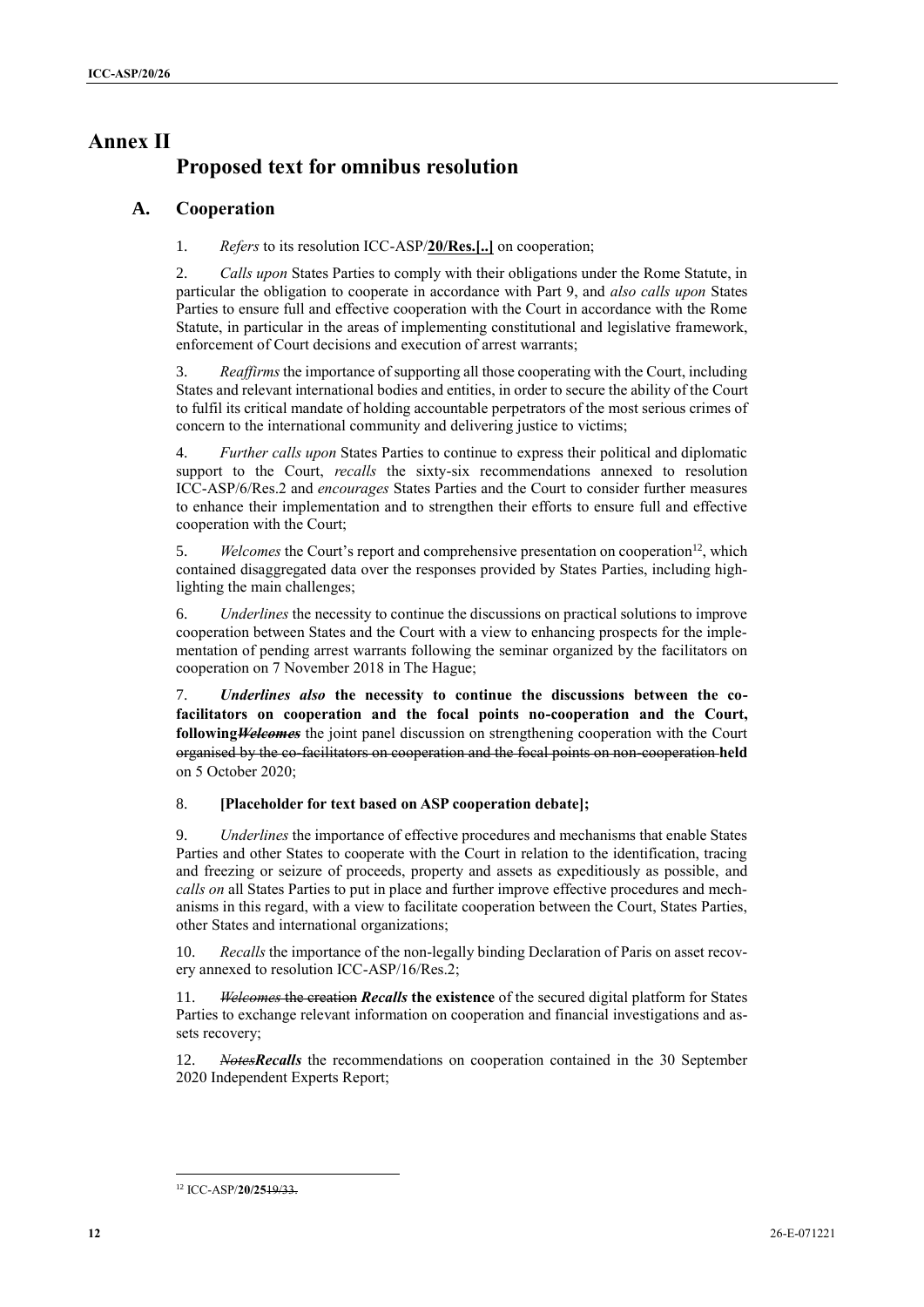### **B. Mandates of the Assembly of States Parties for the intersessional period**

#### 1. With regard to **cooperation**,

a) *urges* the Bureau, through The Hague Working Group, to continue the discussions on the proposals resulting from the seminar of the co-facilitation held in The Hague on 7 November 2018 entitled "Arrests: a key challenge in the fight against impunity";

b) *requests* the Bureau, through its Working Groups, to continue the discussions on voluntary framework agreements or arrangements, and to report thereon to the Assembly at its twentieth**twenty-first** session;

c) *invites* the Bureau, through its Working Groups, to discuss the feasibility of establishing a coordinating mechanism of national authorities;

d) *invites* the Bureau, through its Working Groups, to continue to strengthen the relationship between the UN and its agencies and entities, including for capacity building, the ICC and States Parties, to foster cooperation with the Court;

e) *invites* the Court to continue improving its practice in transmitting specific, complete and timely requests for cooperation and assistance, including by considering consultations with the State Party concerned when necessary;

f) *requestsencourages* the Bureau, through its Working Groups, to speed up **continue** its review of the implementation of the 66 recommendations on cooperation adopted by States Parties in 2007,<sup>13</sup> in close cooperation with the Court, where appropriate;

g) *requests* the Bureau to maintain a facilitation of the Assembly of States Parties for cooperation to consult with States Parties, the Court, other interested States, relevant organizations and non-governmental organizations in order to further strengthen cooperation with the Court;

h) *Requests* the Bureau, through the facilitation on cooperation, bearing in mind the mechanism created to follow-up the assessment and the implementation of the independent experts' recommendations, **in accordance with the resolution on the Review of the International Criminal Court<sup>14</sup> and the Review Mechanism's Comprehensive Action Plan<sup>15</sup>** , to **continue to assess the recommendations** related to cooperation **and their follow-up including their implementation as appropriate**, with a view to identify **challenges and** conerete measures and follow-up action in order to address those challenges and to report thereon to the Assembly at its **twenty**ieth-**first** session, in line with the overall reporting framework set by the Assembly for the Mechanism;;

i) *requests* the Court to continue to submit an updated report on cooperation to the Assembly at its annual session, containing disaggregated data over the responses provided by States Parties, including highlighting the main challenges;

j) *mandates* the Bureau, through its Working Groups, to continue discussions on cooperation on financial investigations and the freezing and seizing of assets as set out in the Declaration of Paris, including by continuing the work to further develop the secured digital platform.

 $13$  ICC-ASP/6/Res. 2, annex II.

**<sup>14</sup> ICC-ASP/19/ Res.7.**

<sup>15</sup> **[https://asp.icc-cpi.int/iccdocs/asp\\_docs/ASP20/RM-Comprehensive Action Plan-ENG.pdf.](https://asp.icc-cpi.int/iccdocs/asp_docs/ASP20/RM-Comprehensive%20Action%20Plan-ENG.pdf)**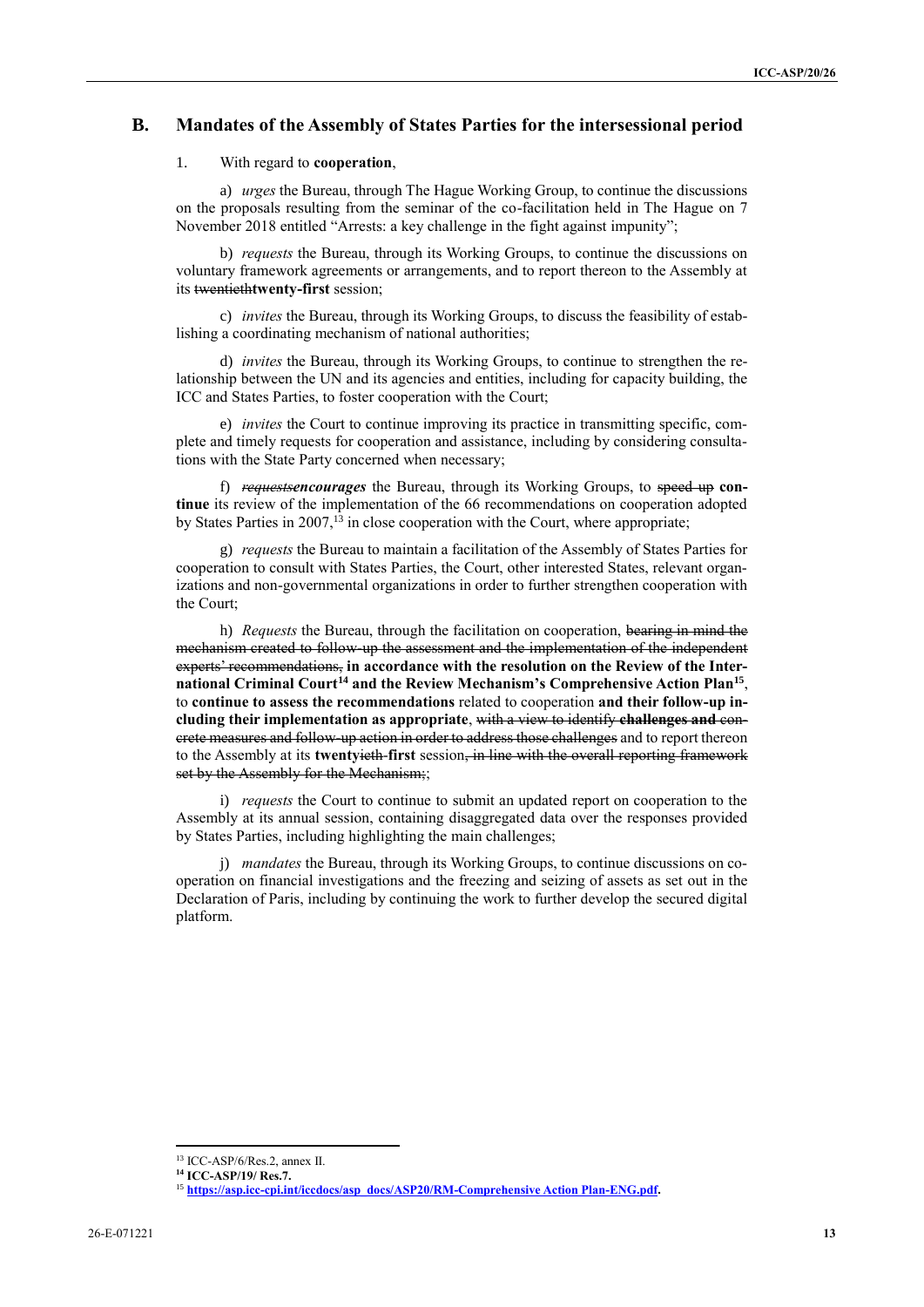# **Annex III**

#### **Recommendations Context Court's assessment Conclusions following 4 November Meeting Cooperation between the ICC and international organizations (especially UN + Agencies) R149.** The Court leadership should decide on and identify a focal point in The Hague responsible for relations with the UN Secretariat. **Timing :**  2nd Half 2021 **Categorization/Allocation:** Court/Court The Liaison Office in New York (NYLO) has existed now for more than 15 years, but relations with key UN Secretariat offices, and the communication with the Missions of States Parties, particularly those that do not have diplomatic representation in The Hague, and with civil society organizations based in New York, continue to be challenging. The report identifies a tendency of different Organs and offices in the Court in The Hague to bypass the NYLO in conducting their business with counterparts in the UN Secretariat. The justification for this is sometimes the need for confidentiality, for others a sense that this is more efficient, but the result is that the NYLO is too often left unsighted and caught unaware when it is called to intervene. This undermines its credibility in the New York context and leaves its clients and contacts sometimes dissatisfied. The Court should ensure that efficient communication and coordination processes are established, enabling **The Court is ready to engage with the UN to discuss and better understand if they see value in modifying the existing model of interaction with the organs of the Court based on this recommendation.** While current relationship is already fluid and working, the Court recognizes that it needs constant nurturing and awareness raising for example due to changes in personnel and new developments at the work done by both the Court and the UN. It is important to reevaluate this in a manner that is most helpful to the operations and communication needs of both organizations, but also **mindful in particular of the specific mandates and needs of the organs of the Court, notably, OTP's independence and Registry's neutrality, obligations of confidentiality, to safeguard operational integrity, as well as its support to Defence and Legal Representatives of Victims.** Accordingly, **prima facie, a single focal point for the whole Court could present some conflicts of interest and practical challenges**. The interactions with the UN Secretariat may be further strengthened by increasing the frequency and developing the format of the "roundtables" held between the two institutions. Discussions and brainstorming are currently underway on the former. **The Court agrees with the overall idea of strengthening the relationship with the UN** but finds that **appointing one focal point for the whole court could not be actionable**, given the different roles and independence of the Court organs, as well as associated confidentiality aspects, require the involvement of different persons at the Headquarters end → The Court was ready to en**gage with the UN with a view to discussing this issue**

# **Table of recommendations**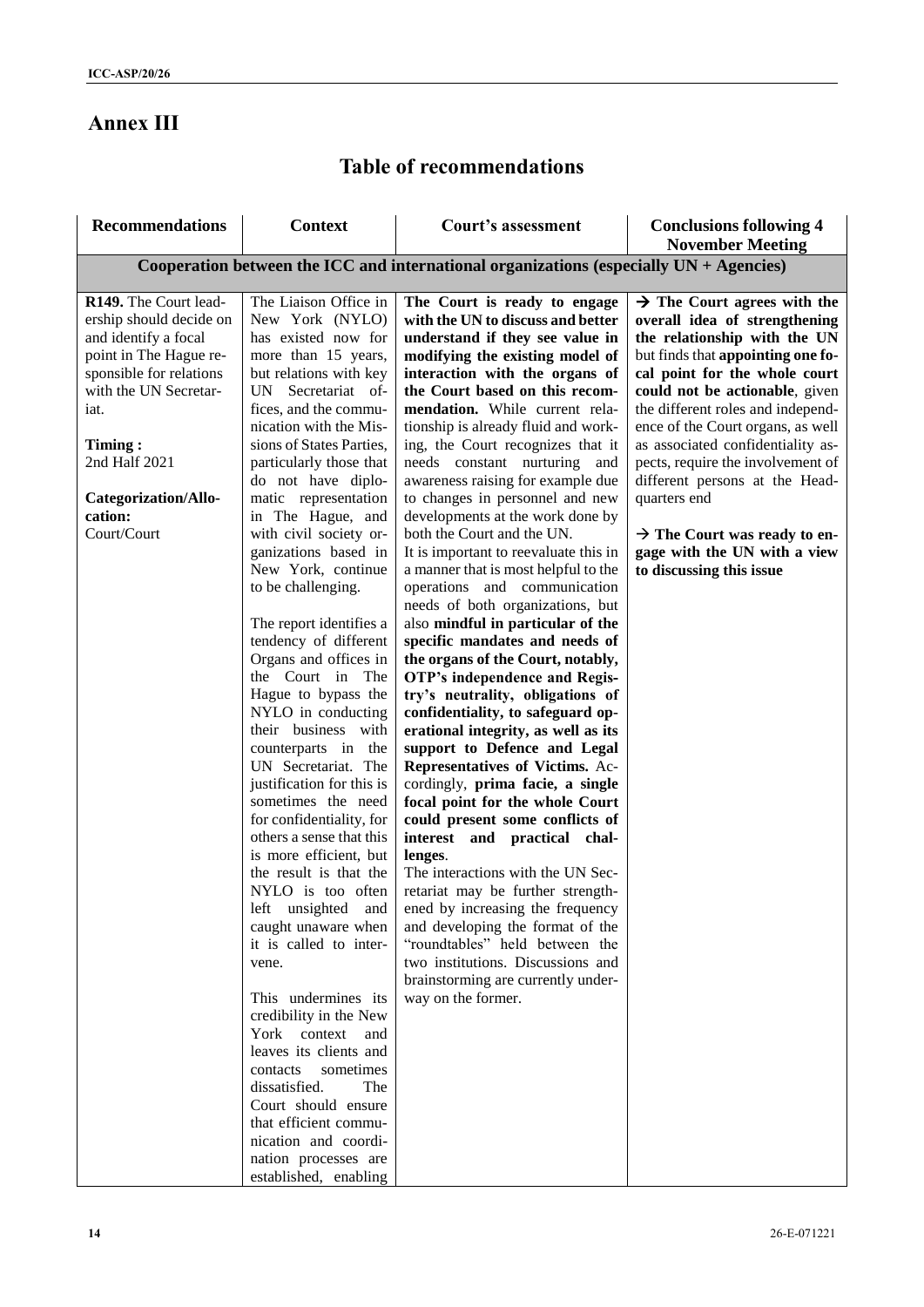|                            | the NYLO to benefit                            |                                                                    |                                               |
|----------------------------|------------------------------------------------|--------------------------------------------------------------------|-----------------------------------------------|
|                            | from up-to-date infor-                         |                                                                    |                                               |
|                            | mation on Court de-                            |                                                                    |                                               |
|                            | velopments, so that it                         |                                                                    |                                               |
|                            | can timeously and re-                          |                                                                    |                                               |
|                            | liably respond to que-                         |                                                                    |                                               |
|                            | ries from the diplo-                           |                                                                    |                                               |
|                            | matic community in                             |                                                                    |                                               |
|                            | New York.                                      |                                                                    |                                               |
| R152. The leadership       | There is some indica-                          | Cooperation mechanisms exist at                                    | $\rightarrow$ The Court supported this        |
| of the Court, particu-     | tion that at times the                         | the working level between the Or-                                  | recommendation                                |
| larly the Prosecutor,      | leadership<br>of<br>the                        | gans of the Court and various UN                                   |                                               |
| should establish regular   | Court has sought to                            | agencies.                                                          | $\rightarrow$ Particularly useful in relation |
| consultations with the     | interact with the lead-                        |                                                                    | to the Court's operations in the              |
| heads of the UN agen-      | ership of the relevant                         | Having more such consultations                                     | field, and the assistance required            |
| cies most relevant to      | agencies to try to iron                        | at the leadership level would fur-                                 | in that context                               |
| the Court's operation,     | out difficulties, but                          | ther strengthen the Court's rela-                                  |                                               |
| in cooperation with the    | this seems to have                             | tionship with UN agencies on                                       | $\rightarrow$ The OTP already interacts       |
| UN Office of Legal Af-     | been ad hoc and spo-                           | whose cooperation the Court                                        | with the UN officials by way of               |
| fairs, in order to facili- | radic. According to                            | regularly relies. Annual and oper-                                 | regular meetings with relevant                |
| tate the assistance re-    | the Experts, in some                           | ational planning of the Court, al-                                 | UN Officials such as the UN                   |
| quired by Court offi-      | places the cooperation                         | ready envisage direct interaction                                  | Secretary General's Special Ad-               |
| cials in the field.        | is lower, hampering                            | between the Principals and the                                     | visors on Children in Conflict,               |
|                            | the activities of the                          | UN, and all opportunities are                                      | Sexual Violence and Genocide                  |
| Timing:                    | Court and slowing                              | seized for this purpose. Many of                                   | Prevention                                    |
| 2nd Half 2021              | down investigations.                           | such engagements are matters of                                    |                                               |
|                            | The IER highlights a                           | public record. These efforts will                                  | $\rightarrow$ Interesting to see what the     |
| Categorization/Allo-       | need for more formal                           | continue and will see added focus.                                 | role of the deputy prosecutors                |
| cation:                    | and regular channels                           |                                                                    | will be regarding the relationship            |
| Court/Court                | of communication be-                           | As a particular point of im-                                       | with the UN                                   |
|                            | tween the Prosecutor                           | provement, cooperation with                                        |                                               |
|                            | and the Registrar, and                         | some UN agencies or organiza-                                      |                                               |
|                            | UN-agencies in the                             | tions, in particular those with a                                  |                                               |
|                            | field, i.e. the High                           | significant field presence and                                     |                                               |
|                            | Commissioner<br>for                            | humanitarian<br>or<br>protection                                   |                                               |
|                            | Refugees, the Admin-                           | mandates, is a point of develop-                                   |                                               |
|                            | istrator of UNDP, the<br>Executive Director of | ment, for which the OTP is de-                                     |                                               |
|                            |                                                | veloping an action plan, identify-                                 |                                               |
|                            | UNICEF, the Direc-                             | ing the relevant UN agencies and                                   |                                               |
|                            | tor-General of Inter-<br>national Organization | organizations with prioritized<br>cooperation needs and strategies |                                               |
|                            | for Migration, and                             | to enhance cooperation.                                            |                                               |
|                            | others.                                        |                                                                    |                                               |
|                            |                                                |                                                                    |                                               |
|                            | The purpose of such                            |                                                                    |                                               |
|                            | meetings would be to                           |                                                                    |                                               |
|                            | keep the latter in-                            |                                                                    |                                               |
|                            | formed of the Court's                          |                                                                    |                                               |
|                            | planned activities and                         |                                                                    |                                               |
|                            | strategies, to encour-                         |                                                                    |                                               |
|                            | age an inclusion in the                        |                                                                    |                                               |
|                            | various<br>agencies                            |                                                                    |                                               |
|                            | briefing of officers                           |                                                                    |                                               |
|                            | going into the field of                        |                                                                    |                                               |
|                            | an appreciation and                            |                                                                    |                                               |
|                            | understanding of the                           |                                                                    |                                               |
|                            | role of the Court, and                         |                                                                    |                                               |
|                            | to build habits of in-                         |                                                                    |                                               |
|                            | ter-agency collegial-                          |                                                                    |                                               |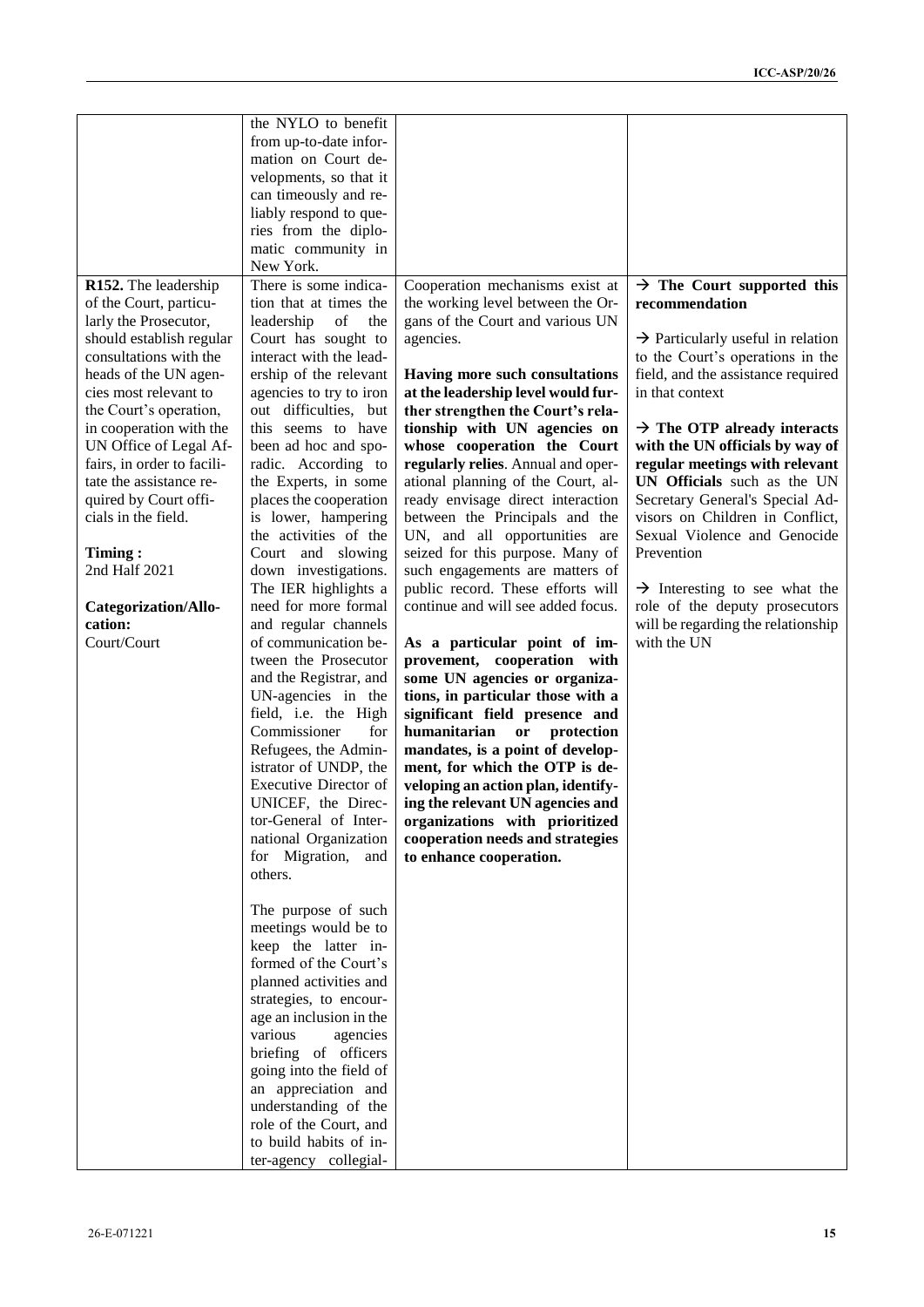|                             | ity that would, hope-                     |                                      |                                             |
|-----------------------------|-------------------------------------------|--------------------------------------|---------------------------------------------|
|                             | fully, trickle down to                    |                                      |                                             |
|                             | the field.                                |                                      |                                             |
| R153. The Court             | The Court has also                        | With the expanding geograph-         | The Court fully supports                    |
| should maintain its         | worked to engage                          | ical scope of the Court's opera-     | R153. <sup>16</sup>                         |
| practice of engaging        | with international, in-                   | tions, the need to further inter-    |                                             |
| actively with regional      | ter-regional and re-                      | act with regional organizations      | $\rightarrow$ the Court remains open to     |
| organizations and           | gional organizations,                     | across the globe is more im-         | dialogue and continues to ac-               |
| should take advantage       | particularly relevant                     | portant than ever. Therefore,        | tively explore ways to                      |
| of opportunities to ex-     | political and legal or-                   | the Court fully subscribes to this   | strengthen partnerships with                |
| pand its engagement         | ganizations such as                       | recommendation.                      | regional organizations, such as             |
| with other relevant re-     | the African Union, the                    |                                      | the African Union. The Court                |
| gional bodies.              | Organization<br>οf                        | To this end, the Court has regular   | has tried to develop links with             |
|                             | American States, the                      | engagement with regional organi-     | African Union for a long time               |
| Timing:                     | EU, the Caribbean                         | zations, notably the EU and the      | with limited success.                       |
| 1st half 2022               | Community,<br>the                         | AU through its Legal Counsel's       |                                             |
|                             | Commonwealth, and                         | office as well as ICC Member         | $\rightarrow$ With regards to Asian region, |
| <b>Categorization/Allo-</b> | the Organisation In-                      | States who are also AU members,      | it was noted that despite chal-             |
| cation:                     | ternationale<br>de<br>la                  | with whom it organizes annual        | lenges faced, the Court would               |
| Court/Court                 | Francophonie,<br>with                     | roundtable meetings, as well as the  | maintain its efforts to develop             |
|                             | the aim of helping rel-                   | OAS, the OIF and the Common-         | relations.                                  |
|                             | evant states better un-                   | wealth, with which the Court has     |                                             |
|                             | derstand the purpose                      | concluded general cooperation        | $\rightarrow$ The OTP indicated that the    |
|                             | and value of the Court                    | agreements, among others.            | Office has active relationship              |
|                             | and thereby building                      |                                      | with Europol similar to that with           |
|                             | support for its activi-                   | The Court has also invited repre-    | Eurojust and its Genocide net-              |
|                             | ties. Nowhere has this                    | sentatives of many other regional    | work                                        |
|                             | been more important,                      | organizations to participate in rel- |                                             |
|                             | though also challeng-                     | evant activities, notably ICC-orga-  |                                             |
|                             | ing, than with respect                    | nized regional cooperation semi-     |                                             |
|                             | to the African Union.                     | nars. More concretely, currently     |                                             |
|                             |                                           | the planning includes meetings       |                                             |
|                             | <b>These</b><br>activities                | or seminars with the EU, AU,         |                                             |
|                             | should<br>be<br>main-                     | OAS, ACP and ECOWAS, re-             |                                             |
|                             | tained and where re-                      | gional events in Asia and North      |                                             |
|                             | sources<br>allow,                         | Africa                               |                                             |
|                             | strengthened and ex-                      |                                      |                                             |
|                             | tended, particularly                      |                                      |                                             |
|                             | in regions where the<br>OTP is conducting |                                      |                                             |
|                             | preliminary investi-                      |                                      |                                             |
|                             | gations or has an on-                     |                                      |                                             |
|                             | going investigation.                      |                                      |                                             |
| R272. The OTP should        | Most of the OTP in-                       | This is an actionable recommen-      | $\rightarrow$ Positively assessed by the    |
| continue to develop         | vestigative steps re-                     | dation, which also reflects cur-     | <b>OTP</b> for implementation               |
| strong partnerships and     | quire<br>cooperation                      | rent OTP efforts, especially on      |                                             |
| enter into Memoranda        | from States Parties,                      | the part of the Prosecutor and       | $\rightarrow$ The OTP seems to be al-       |
| of Understanding with       | national governmen-                       | JCCD, which takes the lead for the   | ready taking an approach                    |
| States Parties, interna-    | tal authorities, inter-                   | Office in developing cooperation     | compatible with the recom-                  |
| tional and intergovern-     | governmental bodies,                      | networks and negotiating Memo-       | mendation, although it says it              |
| mental organizations,       | civil society organiza-                   | randa of Understanding ("MoUs")      | remains flexible in its ap-                 |
| and private companies.      | tions,<br>commercial,                     | with States.                         | proach to operational needs                 |
|                             | other<br>and<br>entities.                 | The JCCD also negotiates coop-       | because it believes that not all            |
| Timing:                     | The need for this co-                     | eration agreements with other        | partnerships need to be trans-              |
| 2nd Half 2021               | operation is only in-                     | entities that can support investi-   | lated into agreements and ar-               |
|                             | creasing<br>with the                      | gation activities, including non-    | rangements, but there are                   |
|                             | growing number of                         | State actors. An example is the      | other ways to formalize and                 |

<sup>&</sup>lt;sup>16</sup> While not explicitly stated during the second cooperation meeting of 4 November 2021, the Court subsequently confirmed this positive assessment, which was also in line with the Court's Overall Response of 14 April 2021.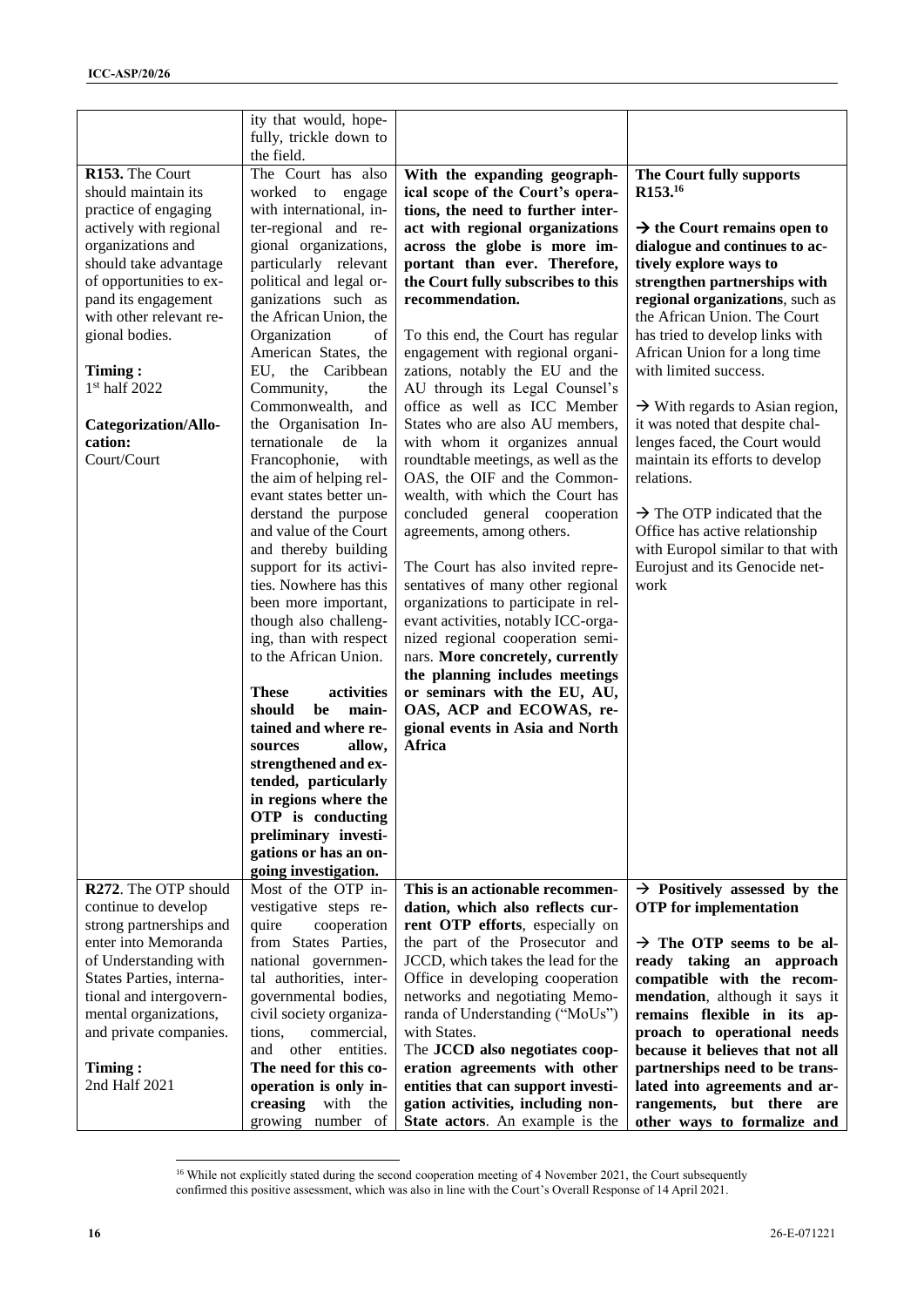| <b>Categorization/Allo-</b> | situations, more sus-                          | work the ID and JCCD have done                                  |         | maintain them more effec-                |  |
|-----------------------------|------------------------------------------------|-----------------------------------------------------------------|---------|------------------------------------------|--|
| cation:                     | pects at large, the                            | in reaching agreement with the                                  | tively. |                                          |  |
| Court & ASP/OTP             | need to obtain evi-                            | Law Enforcement Network, the                                    |         |                                          |  |
|                             | dence from witnesses                           | Norwegian Police University Col-                                |         |                                          |  |
|                             | located abroad, and                            | lege and the Institute for Interna-                             |         |                                          |  |
|                             | increased use of digi-                         | tional Criminal Investigations.                                 |         |                                          |  |
|                             | tal evidence.                                  |                                                                 |         |                                          |  |
|                             |                                                | In addition to developing new                                   |         |                                          |  |
|                             | In order for the OTP                           | partnerships, the JCCD tends to                                 |         |                                          |  |
|                             | to conduct effective                           | the maintenance of existing part-                               |         |                                          |  |
|                             | and efficient investi-                         | nerships. Through country focal                                 |         |                                          |  |
|                             | gations, within its                            | points, it works to gain, and create,                           |         |                                          |  |
|                             | limited<br>resources                           | better understanding, in order to                               |         |                                          |  |
|                             | and broad mandate,                             | facilitate operations.                                          |         |                                          |  |
|                             | it will need to rely on                        |                                                                 |         |                                          |  |
|                             | the assistance of out-                         | Also, partnerships do not always                                |         |                                          |  |
|                             | side entities.                                 | have to be translated into MoUs;                                |         |                                          |  |
|                             |                                                | there are other ways to formal-<br>ize and maintain them, some- |         |                                          |  |
|                             | Intergovernmental<br>and international or-     | times more efficiently, so that                                 |         |                                          |  |
|                             | ganizations (e.g. IN-                          | the OTP should remain flexible                                  |         |                                          |  |
|                             | TERPOL,<br>EURO-                               | in its approach. Given, for all par-                            |         |                                          |  |
|                             | POL, UN and UN                                 | ties involved, the resource-inten-                              |         |                                          |  |
|                             | Agencies) often have                           | sive nature of the whole process of                             |         |                                          |  |
|                             | access to immigra-                             | concluding MoUs, their negotia-                                 |         |                                          |  |
|                             | tion records, are ac-                          | tion should be reserved for circum-                             |         |                                          |  |
|                             | tive<br>in<br>situation                        | stances that would generate effi-                               |         |                                          |  |
|                             | countries, act as first                        | ciencies.                                                       |         |                                          |  |
|                             | responders, and col-                           |                                                                 |         |                                          |  |
|                             | lect medical and fo-                           |                                                                 |         |                                          |  |
|                             | rensic records. Such                           |                                                                 |         |                                          |  |
|                             | types of evidence                              |                                                                 |         |                                          |  |
|                             | have been success-                             |                                                                 |         |                                          |  |
|                             | fully obtained and                             |                                                                 |         |                                          |  |
|                             | presented in court in                          |                                                                 |         |                                          |  |
|                             | relation to<br>several                         |                                                                 |         |                                          |  |
|                             | Court cases.                                   |                                                                 |         |                                          |  |
|                             |                                                |                                                                 |         |                                          |  |
|                             | The OTP staff inter-                           |                                                                 |         |                                          |  |
|                             | viewed by the Experts                          |                                                                 |         |                                          |  |
|                             | stressed the need to                           |                                                                 |         |                                          |  |
|                             | have stronger cooper-<br>ation agreements with |                                                                 |         |                                          |  |
|                             | national<br>authorities,                       |                                                                 |         |                                          |  |
|                             | including the armed                            |                                                                 |         |                                          |  |
|                             | forces and national                            |                                                                 |         |                                          |  |
|                             | enforcement<br>law                             |                                                                 |         |                                          |  |
|                             | agencies,<br>interna-                          |                                                                 |         |                                          |  |
|                             | tional and intergov-                           |                                                                 |         |                                          |  |
|                             | organiza-<br>ernmental                         |                                                                 |         |                                          |  |
|                             | tions,<br>and<br>private                       |                                                                 |         |                                          |  |
|                             | companies. This need                           |                                                                 |         |                                          |  |
|                             | for increased coopera-                         |                                                                 |         |                                          |  |
|                             | tion is recognized in                          |                                                                 |         |                                          |  |
|                             | the latest OTP Strate-                         |                                                                 |         |                                          |  |
|                             | gic Plan.                                      |                                                                 |         |                                          |  |
| R275. The OTP and           | The ID is presently                            | This recommendation may only                                    |         | $\rightarrow$ Positively assessed by the |  |
| the ASP could consider      | cooperating with a                             | be partly actionable, since it must                             |         | <b>OTP</b> for implementation            |  |
| revisiting agreements       | number of partners,                            | take into account that cooperation                              |         |                                          |  |
| with international and      | including some States                          | with UN entities is governed by                                 |         |                                          |  |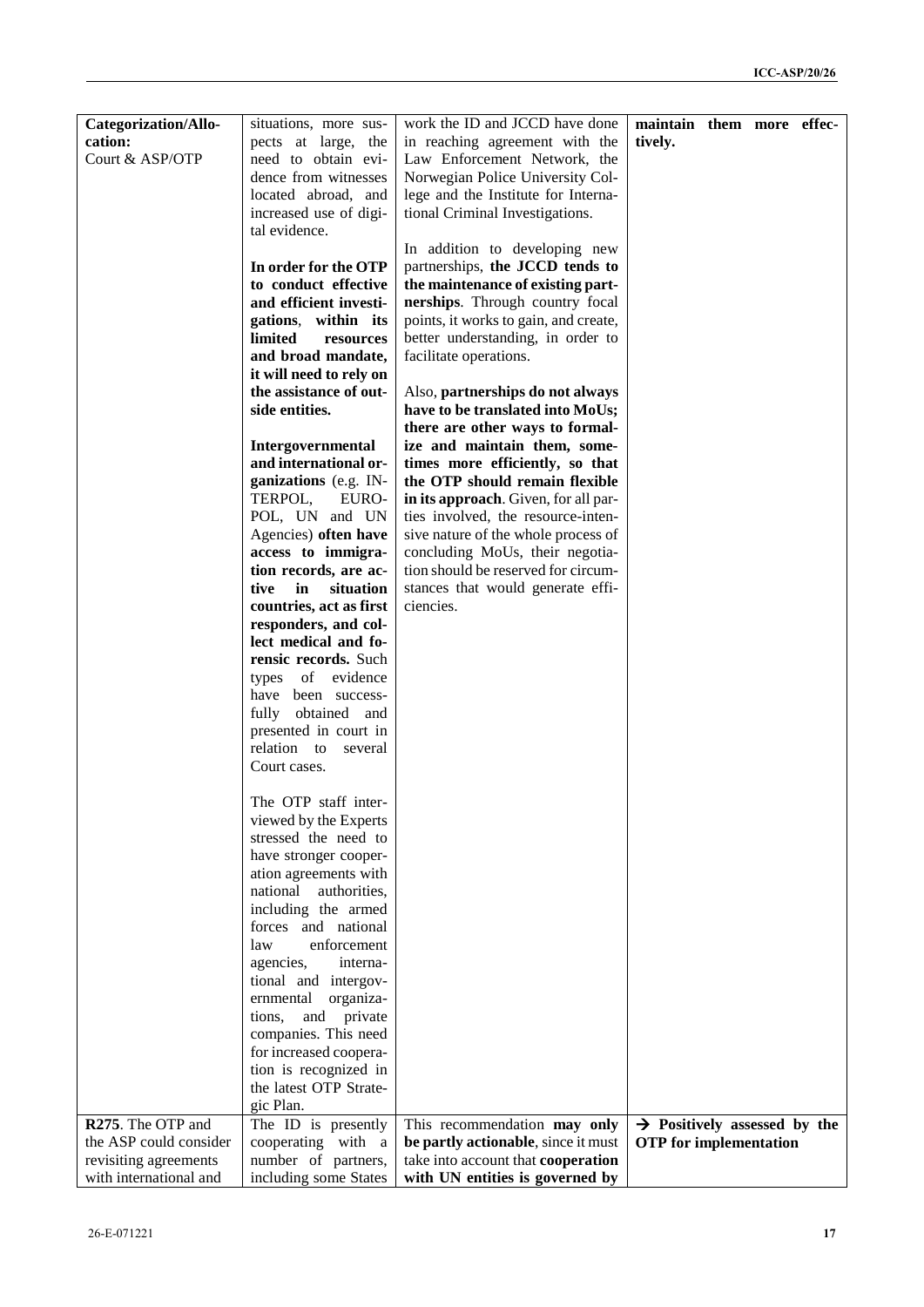| intergovernmental           | Parties and intergov-   | the existing umbrella UN-ICC                                           | $\rightarrow$ The OTP also actively tries to |
|-----------------------------|-------------------------|------------------------------------------------------------------------|----------------------------------------------|
| agencies with which         | ernmental bodies, and   | relationship agreement. The re-                                        | maintain and explore ways of re-             |
| the OTP engages fre-        | is actively working on  | lationship agreement is Court-                                         | inforcing existing partnership               |
| quently, such as the        | strengthening<br>such   | wide and not OTP-specific. It was                                      | agreements as much as possible               |
| UNHCR and Interna-          | cooperation.<br>How-    | subject to lengthy negotiations, es-                                   | as well as to develop new part-              |
| tional Organization for     | ever, the Experts       | pecially in fields such as peace-                                      | nerships thanks to the specific              |
| Migration.                  | heard serious con-      | keeping operations, and the out-                                       | focal points in each country                 |
|                             | from<br>cerns<br>some   | come from re-opening those ne-                                         |                                              |
| Timing:                     | OTP staff to the ef-    | gotiations would be uncertain.                                         | $\rightarrow$ The OTP stressed the im-       |
| 1 <sup>st</sup> half 2022   | fect that there re-     |                                                                        | portance of taking into account              |
|                             | main troubling situ-    | The current framework agreement                                        | the existing framework agree-                |
| <b>Categorization/Allo-</b> | ations in which there   | covers the needs of the OTP                                            | ment between the UN and the                  |
| cation:                     | is a serious lack of    | broadly, foresees obligations on                                       | ICC as well as the support of the            |
| Court & ASP/OTP $\&$        | cooperation and in-     | the UN side and allows some lee-                                       | UN Office of Legal Affairs                   |
| Cooperation                 | ordinate delays in      | way in the level of cooperation                                        | (OLA), to increase its interaction           |
|                             | responding to re-       | provided by the UN.                                                    | with UN programs                             |
|                             | quests for infor-       |                                                                        |                                              |
|                             | mation.                 | The OTP could, within the                                              |                                              |
|                             |                         | broad parameters of the agree-                                         |                                              |
|                             | The Experts recog-      | ment, and with the support of                                          |                                              |
|                             | nize that some of       | the UN Office of Legal Affairs                                         |                                              |
|                             | these problems might    | (OLA), seek to increase its ex-                                        |                                              |
|                             | be a consequence of     | changes with the relevant of-                                          |                                              |
|                             | requests that are too   | fices, agencies and entities to im-                                    |                                              |
|                             | complex or imprecise    | prove cooperation. For example,                                        |                                              |
|                             | to enable states or     | in recent years, guidelines on co-                                     |                                              |
|                             | other stakeholders to   | operation have been developed                                          |                                              |
|                             | adequately respond to   | with the OLA and focal points                                          |                                              |
|                             | them.                   | identified for each entity; similar                                    |                                              |
|                             |                         | initiatives could be examined.                                         |                                              |
|                             |                         | Supported by the OLA, ICC man-                                         |                                              |
|                             |                         | agement and operational staff in-                                      |                                              |
|                             |                         | teract regularly with organiza-                                        |                                              |
|                             |                         | tions, such as UNHCR and the                                           |                                              |
|                             |                         | IOM, to improve cooperation; this                                      |                                              |
|                             |                         | remains an area of ongoing effort,                                     |                                              |
|                             |                         | however, and improvements are                                          |                                              |
|                             |                         | desirable.                                                             |                                              |
|                             |                         | On this last point, States Parties<br>could themselves act on the need |                                              |
|                             |                         |                                                                        |                                              |
|                             |                         | for some UN agencies to improve                                        |                                              |
|                             |                         | their cooperation with the OTP<br>and the Court. States Parties        |                                              |
|                             |                         | could do this in their role as UN                                      |                                              |
|                             |                         | Member States who support and                                          |                                              |
|                             |                         | contribute to those organizations,                                     |                                              |
|                             |                         | by pushing for improved cooper-                                        |                                              |
|                             |                         | ation through both high level                                          |                                              |
|                             |                         | and working level bilateral dis-                                       |                                              |
|                             |                         | cussions.                                                              |                                              |
|                             |                         | Cooperation between the ICC and States Parties / Judicial assistance   |                                              |
| R272. The OTP should        | Judicial<br>cooperation | This is an actionable recommen-                                        | See response above for R272                  |
| continue to develop         | are of particular im-   | dation, which also reflects cur-                                       |                                              |
| strong partnerships and     | portance. In<br>many    | rent OTP efforts, especially on                                        |                                              |
| enter into Memoranda        | cases, the necessary    | the part of the Prosecutor and                                         |                                              |
| of Understanding with       | information to enable   | JCCD, which takes the lead for the                                     |                                              |
| States Parties, interna-    | the OTP to conduct an   | Office in developing cooperation                                       |                                              |
| tional and intergovern-     | investigation is lo-    | networks and negotiating MoUs                                          |                                              |
| mental organizations,       | cated in a foreign ju-  | with States.                                                           |                                              |
| and private companies.      |                         |                                                                        |                                              |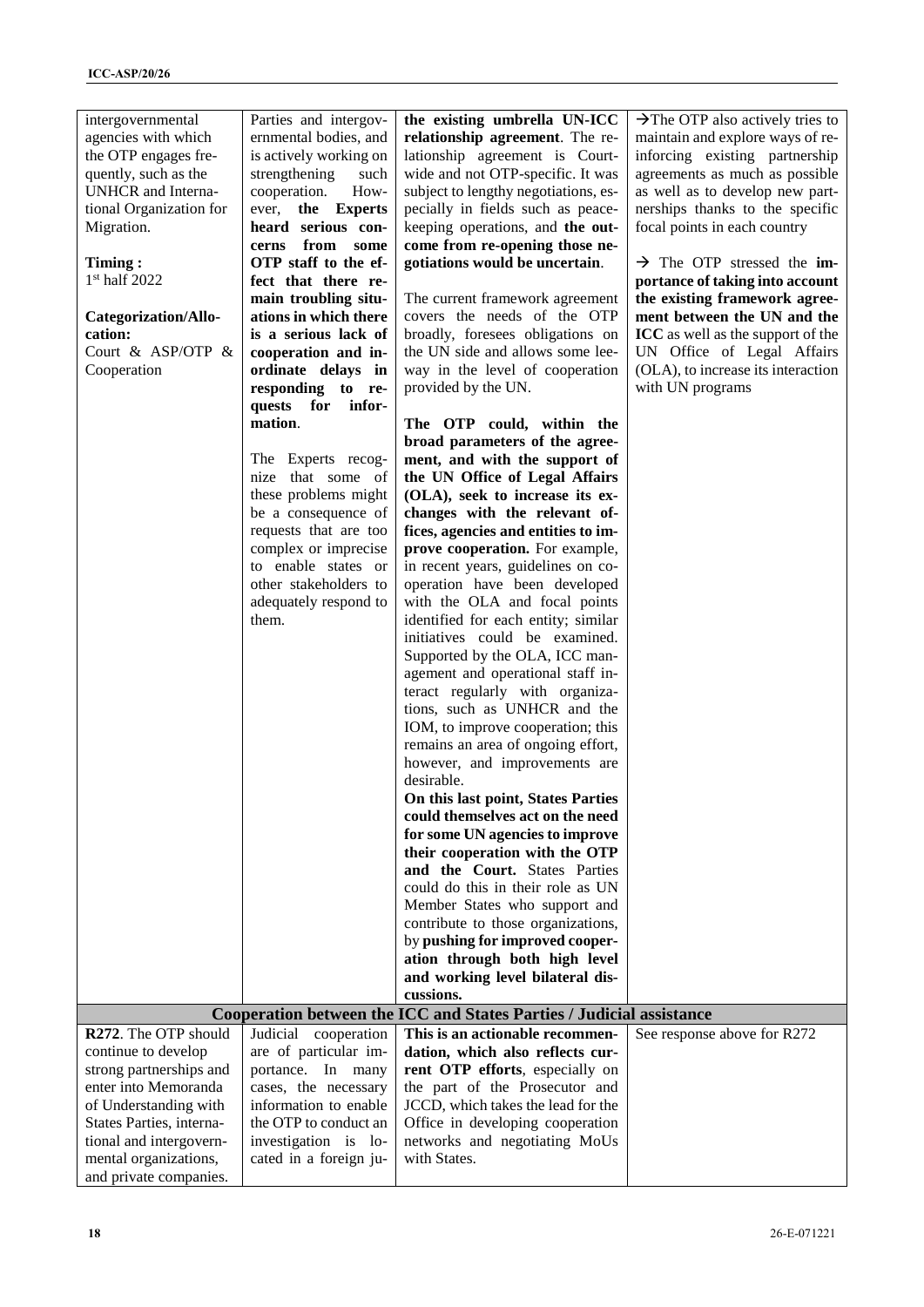| the Experts stressed<br>the need to have<br>stronger cooperation<br>agreements with na-<br>tional authorities, in-<br>cluding<br>the armed<br>forces and national<br>enforcement<br>law<br>agencies.<br>R273. The OTP should<br>This is an actionable and wel-<br>Requests for judicial<br>consider requesting as-<br>cooperation are of<br>come recommendation.<br>sistance from the ASP<br>particular importance.<br>in raising the aware-<br>In many cases the<br>It could be implemented in vari-                                                                                                                                                                                                                                                                                                             | The JCCD also tends to the<br>maintenance of existing partner-<br>ships. Through country focal<br>points, it works to gain, and create,<br>better understanding, in order to<br>Also, partnerships do not always<br>have to be translated into MoUs;<br>there are other ways to formal-<br>ize and maintain them, some-<br>times more efficiently, so that<br>the OTP should remain flexible<br>in its approach. Given, for all par-<br>ties involved, the resource-inten-<br>sive nature of the whole process of<br>concluding MoUs, their negotia-<br>tion should be reserved for circum-<br>stances that would generate effi- |
|-------------------------------------------------------------------------------------------------------------------------------------------------------------------------------------------------------------------------------------------------------------------------------------------------------------------------------------------------------------------------------------------------------------------------------------------------------------------------------------------------------------------------------------------------------------------------------------------------------------------------------------------------------------------------------------------------------------------------------------------------------------------------------------------------------------------|----------------------------------------------------------------------------------------------------------------------------------------------------------------------------------------------------------------------------------------------------------------------------------------------------------------------------------------------------------------------------------------------------------------------------------------------------------------------------------------------------------------------------------------------------------------------------------------------------------------------------------|
|                                                                                                                                                                                                                                                                                                                                                                                                                                                                                                                                                                                                                                                                                                                                                                                                                   |                                                                                                                                                                                                                                                                                                                                                                                                                                                                                                                                                                                                                                  |
| ness of States Parties to<br>necessary information<br>ous ways, including through the<br>the needs of the OTP.<br><b>Hague Working Group facilita-</b><br>to enable the OTP to<br>Best practices and les-<br>conduct an investiga-<br>tion on cooperation. As the Of-<br>sons learnt could be<br>tion is located in a for-<br>fice has highlighted in regular re-<br>shared.<br>ports and presentations in ASP<br>eign jurisdiction. The<br>working groups and plenary ses-<br>domestic<br>agencies<br>sions, priority areas for raising<br>will likely have the<br>Timing:<br>1st half 2022<br>awareness include financial inves-<br>capacity and legal<br>framework to allow<br>tigation needs and arrest and track-<br>them to collect the in-<br>ing challenges, as well as other ar-<br>Categorization/Allo- | $\rightarrow$ Positively assessed for im-<br>plementation but within cer-<br>tain practical constraints<br>$\rightarrow$ The OTP continues to ex-<br>plore and promote standard<br>practices and procedures, where<br>possible                                                                                                                                                                                                                                                                                                                                                                                                   |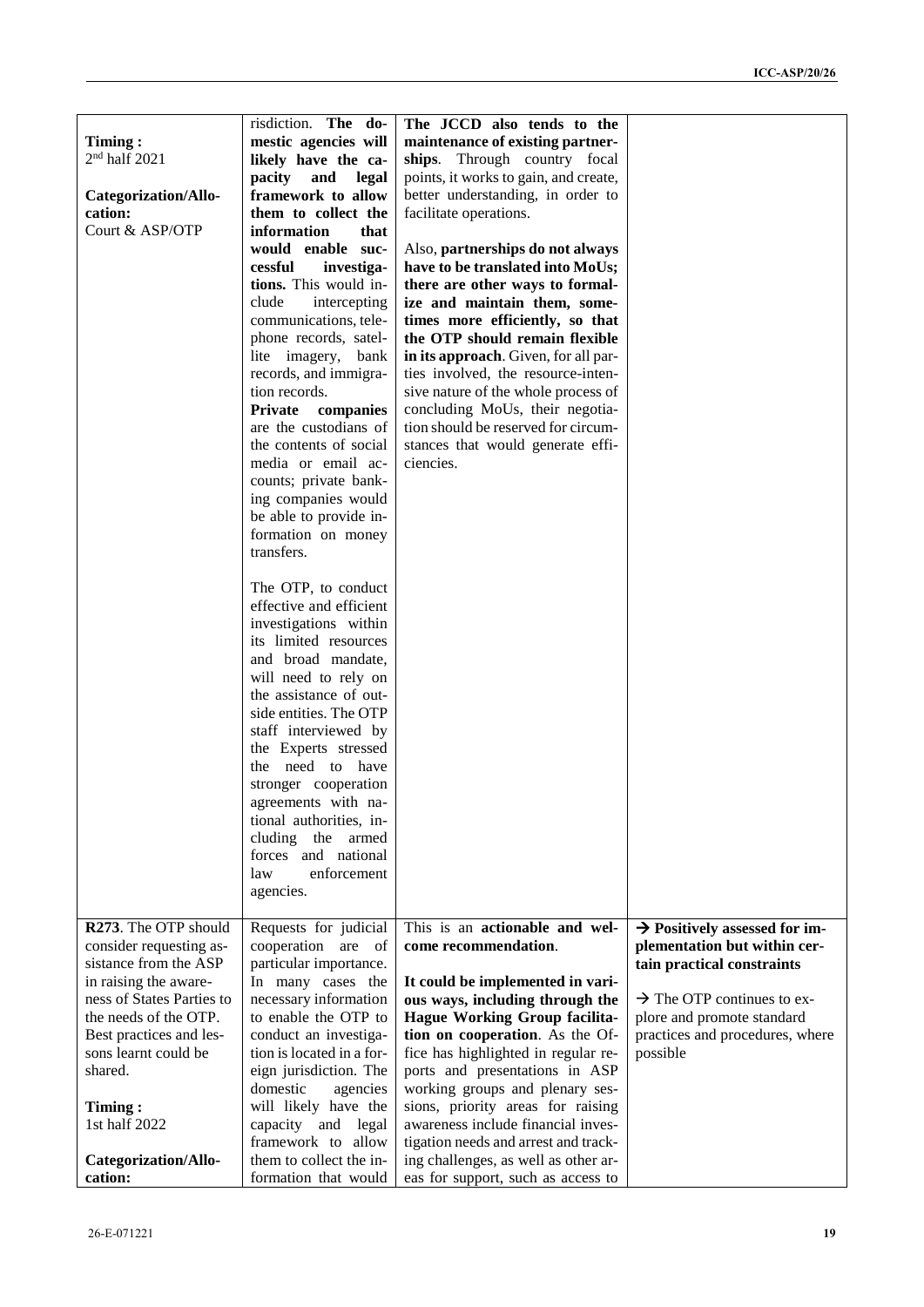| Court & ASP/OTP &<br>Cooperation                | enable successful in-<br>vestigations.          | certain domestic immigration rec-<br>ords. Annual ASP cooperation  |                                                                           |
|-------------------------------------------------|-------------------------------------------------|--------------------------------------------------------------------|---------------------------------------------------------------------------|
|                                                 |                                                 | reports include feedback on dif-                                   |                                                                           |
|                                                 | Apart from special-                             | ficulties faced and the 2020 report                                |                                                                           |
|                                                 | ized types of infor-                            | presents a more detailed account                                   |                                                                           |
|                                                 | mation, another area                            | of the execution of requests.                                      |                                                                           |
|                                                 | where a stronger co-                            |                                                                    |                                                                           |
|                                                 | operation framework<br>is required relates to   |                                                                    |                                                                           |
|                                                 | witnesses.                                      |                                                                    |                                                                           |
|                                                 | The Experts were in-                            |                                                                    |                                                                           |
|                                                 | formed of the increas-                          |                                                                    |                                                                           |
|                                                 | ingly burdensome re-                            |                                                                    |                                                                           |
|                                                 | quirements placed by                            |                                                                    |                                                                           |
|                                                 | some states on the                              |                                                                    |                                                                           |
|                                                 | OTP to enable it to                             |                                                                    |                                                                           |
|                                                 | carry out witness in-                           |                                                                    |                                                                           |
|                                                 | terviews. Regrettably,<br>this also applies to  |                                                                    |                                                                           |
|                                                 | some States Parties.                            |                                                                    |                                                                           |
|                                                 | interviews<br>Delayed                           |                                                                    |                                                                           |
|                                                 | not infrequently result                         |                                                                    |                                                                           |
|                                                 | in the loss or dilution                         |                                                                    |                                                                           |
|                                                 | of investigative op-                            |                                                                    |                                                                           |
| R274. The OTP and                               | portunities.                                    | recommendation is only                                             |                                                                           |
| the ASP should con-                             | The Experts recog-<br>nize that some prob-      | This<br>partly actionable, because inter-                          | $\rightarrow$ Positively assessed for im-<br>plementation but within cer- |
| sider improvements in                           | lems related to lack of                         | nal State structures that address                                  | tain practical constraints                                                |
| cooperation. Consider-                          | cooperation might be                            | cooperation depend on domestic                                     |                                                                           |
| ation might be given to                         | a consequence of re-                            | constitutional and legal norms,                                    | $\rightarrow$ The OTP has encountered                                     |
| the development of a                            | quests that are too                             | and on available capacities. De-                                   | some difficulties with the num-                                           |
| uniform cooperation                             | complex or imprecise                            | veloping a uniform cooperation                                     | ber of different laws and legal                                           |
| framework for all<br>States Parties, or for re- | to enable states or<br>other stakeholders to    | framework has not proven feasible                                  | requirements in the different<br><b>States Parties, and added that</b>    |
| gional groups of states                         | adequately respond to                           | in the experience of the JCCD's<br>ICS. The JCCD's ICS has intro-  | it was challenging to have a                                              |
|                                                 | them. The responders                            | duced RFA templates to harmo-                                      | one-size fits all approach                                                |
| Timing:                                         | might not have<br>an                            | nize cooperation requests that                                     |                                                                           |
| 1st half 2022                                   | of<br>awareness<br>the                          | the OTP sends out, thus contrib-                                   |                                                                           |
|                                                 | OTP's legal mandate.                            | uting to a more uniform pattern                                    |                                                                           |
| <b>Categorization/Allo-</b>                     |                                                 | of cooperation and a standardi-                                    |                                                                           |
| cation:<br>Court & ASP/OTP &                    | Stronger professional                           | zation of Office interactions with<br>domestic law enforcement and |                                                                           |
| Cooperation                                     | capacity within the<br>OTP is also important    | judicial actors.                                                   |                                                                           |
|                                                 | to ensure that infor-                           |                                                                    |                                                                           |
|                                                 | mation received is                              | However, the real challenge may                                    |                                                                           |
|                                                 | treated in an appropri-                         | be for the Court to negotiate spe-                                 |                                                                           |
|                                                 | ate manner, and so in-                          | cific cooperation frameworks                                       |                                                                           |
|                                                 | spires more confi-                              | with States Parties, to allow for                                  |                                                                           |
|                                                 | dence on the part of<br>the authorities, organ- | direct judicial cooperation be-<br>tween the OTP and States Par-   |                                                                           |
|                                                 | izations, or businesses                         | ties, for example, by including the                                |                                                                           |
|                                                 | receiving requests for                          | OTP in the European network of                                     |                                                                           |
|                                                 | assistance.                                     | judicial cooperation, as this would                                |                                                                           |
|                                                 |                                                 | require adjustments to national                                    |                                                                           |
|                                                 |                                                 | legislation. The OTP does support                                  |                                                                           |
|                                                 |                                                 | the Mutual Legal Assistance                                        |                                                                           |
|                                                 |                                                 | Treaty initiative led by some<br>States Parties. The OTP has also  |                                                                           |
|                                                 |                                                 | noted efforts to create uniform                                    |                                                                           |
|                                                 |                                                 |                                                                    |                                                                           |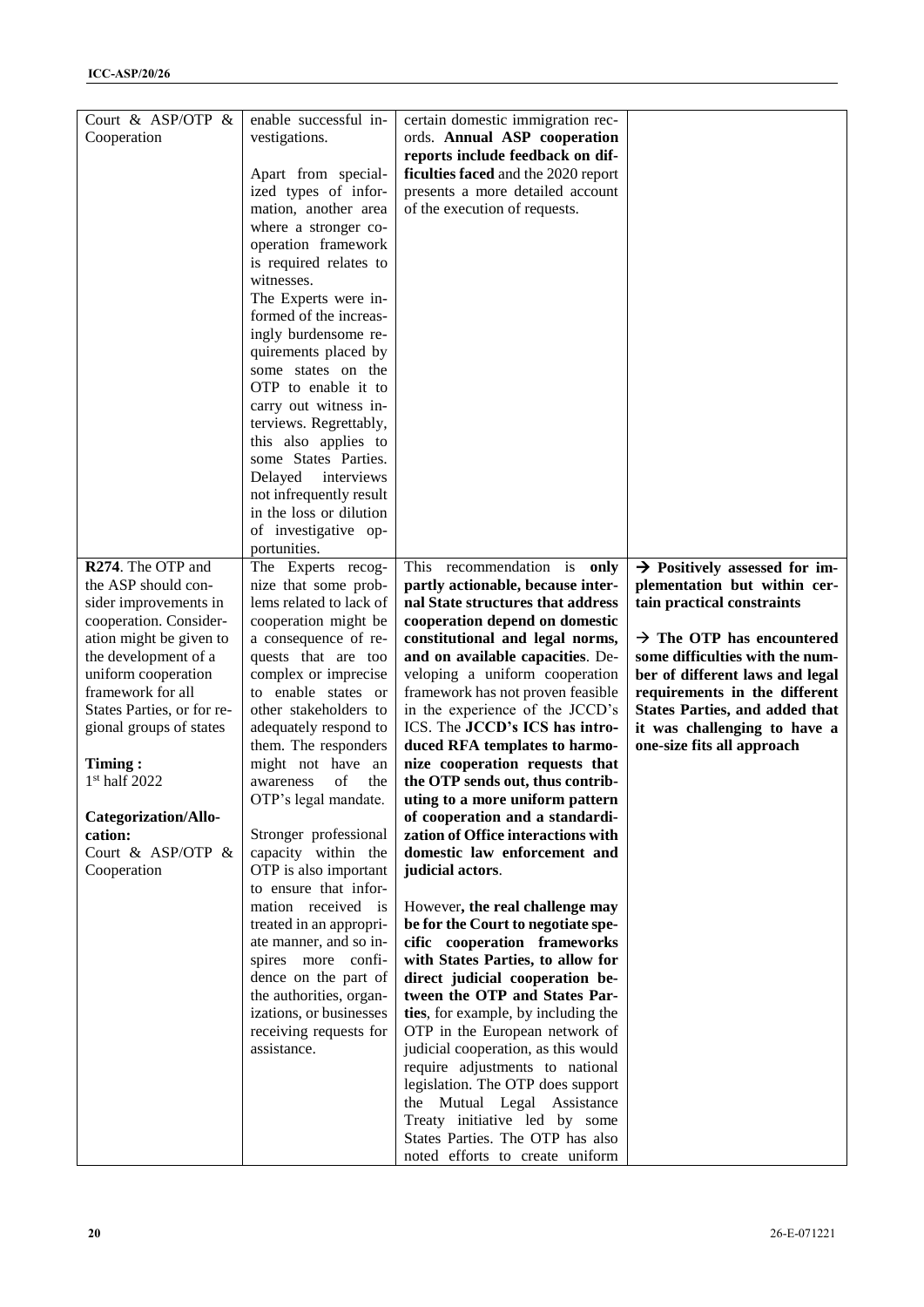| R276. The OTP should<br>consider a review of<br>relevant domestic co-<br>operation laws, proce-<br>dures, and policies for<br>the purpose of enabling<br>cooperation with States<br>Parties for evidence<br>collection<br>Timing:<br>$2nd$ half 2021<br>Categorization/Allo-<br>cation:<br>Court/OTP | The Experts recog-<br>nize that some prob-<br>lems related to lack of<br>cooperation might be<br>a consequence of re-<br>quests that are too<br>complex or imprecise<br>to enable states or<br>other stakeholders to<br>adequately respond to<br>them. The responders<br>might not have an<br>of<br>awareness<br>the<br>OTP's legal mandate.<br>Stronger professional<br>capacity within the<br>OTP is also important<br>to ensure that infor-<br>mation received is<br>treated in an appropri-<br>ate manner, and so in-<br>spires more confi-<br>dence on the part of<br>the authorities, organ-<br>izations, or businesses | practices in the field of mutual co-<br>operation in legal matters at the re-<br>gional level, such as those pro-<br>moted by the Council of Europe,<br>and contributes to these efforts as<br>appropriate. The most promising<br>way for the OTP to follow up on<br>the Experts' recommendation<br>might be to participate in initia-<br>tives that States foster at the re-<br>gional level, where the OTP and<br>the Court could develop best<br>practices for cooperation and<br>more uniform operating proce-<br>dures.<br>It is being implemented.<br>The JCCD's ICS now collects<br>relevant records in the course of<br>developing cooperation plans<br>and in its interactions with<br>States; it makes information on<br>domestic cooperation laws, pro-<br>cedures and policies available to<br>the integrated teams.<br>Such information is now recorded<br>in the recently established RFA<br>DB system and is available to rel-<br>evant OTP staff, including inte-<br>grated teams. In addition, the ICS<br>is in the process of making availa-<br>ble within the OTP information on<br>State requirements respecting as-<br>sistance requests. | $\rightarrow$ Positively assessed by the<br>OTP and seems to be already<br>partially implemented<br>$\rightarrow$ The Office collects relevant<br>information on national laws,<br>procedures and policies on co-<br>operation that are useful in the<br>development of co-operation<br>plans and in interactions with<br><b>States</b><br>$\rightarrow$ This information is also<br>made available to the inte-<br>grated teams |
|------------------------------------------------------------------------------------------------------------------------------------------------------------------------------------------------------------------------------------------------------------------------------------------------------|-------------------------------------------------------------------------------------------------------------------------------------------------------------------------------------------------------------------------------------------------------------------------------------------------------------------------------------------------------------------------------------------------------------------------------------------------------------------------------------------------------------------------------------------------------------------------------------------------------------------------------|----------------------------------------------------------------------------------------------------------------------------------------------------------------------------------------------------------------------------------------------------------------------------------------------------------------------------------------------------------------------------------------------------------------------------------------------------------------------------------------------------------------------------------------------------------------------------------------------------------------------------------------------------------------------------------------------------------------------------------------------------------------------------------------------------------------------------------------------------------------------------------------------------------------------------------------------------------------------------------------------------------------------------------------------------------------------------------------------------------------------------------------------------------------|----------------------------------------------------------------------------------------------------------------------------------------------------------------------------------------------------------------------------------------------------------------------------------------------------------------------------------------------------------------------------------------------------------------------------------|
|                                                                                                                                                                                                                                                                                                      | receiving requests for<br>assistance.                                                                                                                                                                                                                                                                                                                                                                                                                                                                                                                                                                                         |                                                                                                                                                                                                                                                                                                                                                                                                                                                                                                                                                                                                                                                                                                                                                                                                                                                                                                                                                                                                                                                                                                                                                                |                                                                                                                                                                                                                                                                                                                                                                                                                                  |
| R277. The OTP should<br>consider<br>establishing<br>training                                                                                                                                                                                                                                         | The Experts recognise<br>that some of these                                                                                                                                                                                                                                                                                                                                                                                                                                                                                                                                                                                   | This is an actionable recommen-<br>dation, but has so far had limited                                                                                                                                                                                                                                                                                                                                                                                                                                                                                                                                                                                                                                                                                                                                                                                                                                                                                                                                                                                                                                                                                          | $\rightarrow$ The OTP welcomed the rec-<br>ommendation positively alt-<br>implementation                                                                                                                                                                                                                                                                                                                                         |
| joint<br>with<br>Court staff and investi-<br>gators from States Par-<br>ties, not only to improve<br>capacity, but also to                                                                                                                                                                           | problems might be a<br>consequence of re-<br>quests that are too<br>complex or imprecise<br>to enable states or                                                                                                                                                                                                                                                                                                                                                                                                                                                                                                               | application, given time and re-<br>source constraints respecting the<br>organization of trainings and<br>seminars.                                                                                                                                                                                                                                                                                                                                                                                                                                                                                                                                                                                                                                                                                                                                                                                                                                                                                                                                                                                                                                             | hough<br>its<br>would require time and re-<br>sources<br>$\rightarrow$ With the support of the gener-<br>ous grant from the European                                                                                                                                                                                                                                                                                             |
| strengthen an informal<br>network of contacts<br>Timing:<br>$1st$ half 2022                                                                                                                                                                                                                          | other stakeholders to<br>adequately respond to<br>them. The responders<br>might not have an<br>οf<br>the<br>awareness                                                                                                                                                                                                                                                                                                                                                                                                                                                                                                         | Some examples where the OTP<br>has been able to engage in them in-<br>clude contribution to regional<br>trainings for legal communities,<br>such as magistrates and members                                                                                                                                                                                                                                                                                                                                                                                                                                                                                                                                                                                                                                                                                                                                                                                                                                                                                                                                                                                    | Commission, the OTP, together<br>with Registry, has organized<br>such trainings and seminars on<br>specific topics                                                                                                                                                                                                                                                                                                               |
| <b>Categorization/Allo-</b><br>cation:<br>Court/OTP                                                                                                                                                                                                                                                  | OTP's legal mandate.<br>As further discussed<br>below, the OTP needs<br>to be deliberate and<br>strategic in securing                                                                                                                                                                                                                                                                                                                                                                                                                                                                                                         | of law enforcement; annual Court<br>focal point seminars; contribution<br>to European Judicial Network and<br>Interpol trainings; and workshops<br>on financial investigations and                                                                                                                                                                                                                                                                                                                                                                                                                                                                                                                                                                                                                                                                                                                                                                                                                                                                                                                                                                             | $\rightarrow$ The Prosecutor has attached<br>great importance to this recom-<br>mendation, which he has raised<br>at every opportunity, particularly<br>during his visit to France, where<br>the possibility of an exchange of                                                                                                                                                                                                   |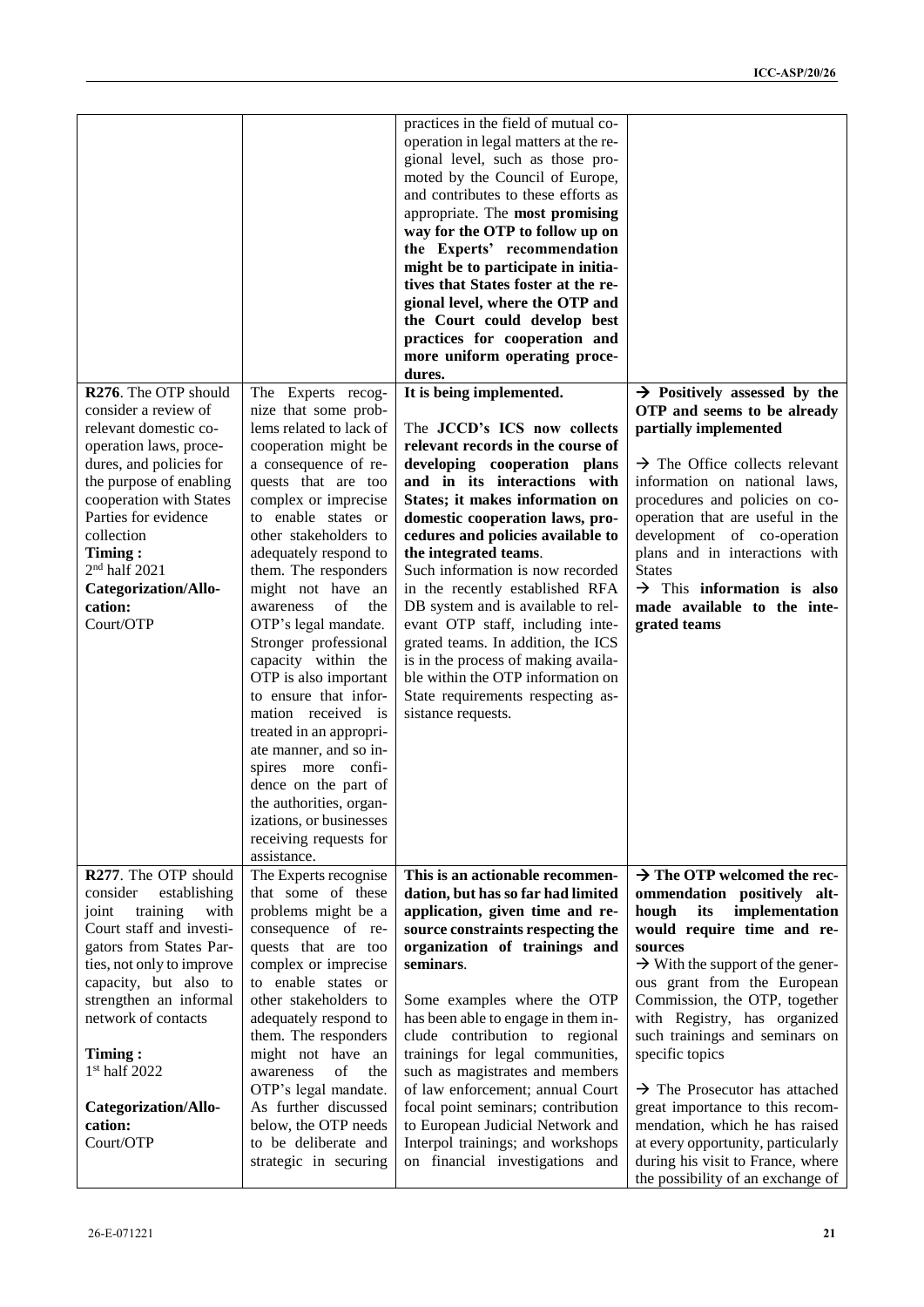|                                                                                                                                                                                                                                                                                                                                                                                                          | the necessary cooper-<br>ation by developing<br>in-house technical ex-<br>pertise to ensure that<br>any requests for assis-<br>tance are sound and<br>include all the rele-<br>vant information to<br>enable the requested<br>bodies to respond<br>meaningfully to them.<br>Stronger professional<br>capacity within the<br>OTP is also important<br>to ensure that infor-<br>mation received is<br>treated in an appropri-<br>ate manner, and so in-<br>spires more confi-<br>dence on the part of<br>the authorities, organ-<br>izations, or businesses<br>receiving requests for<br>assistance. | witness management. These en-<br>gagements do improve capacity<br>and strengthen a growing net-<br>work of informal contacts.                                                                                                                                                                                                                                                                                                                                                                                                                                | good practice between the Na-<br>tional Terrorism Prosecution Of-<br>fice and his office was envisaged<br>$\rightarrow$ The OTP noted regarding<br>joint trainings, that the OTP's<br>practical experience had been<br>beneficial, for example when<br>participating in trainings orga-<br>nized by the Institute for Interna-<br>tional Criminal Investigations, as<br>it allowed for Court investigators<br>to interact with investigators of<br>domestic jurisdictions $\rightarrow$ the<br>OTP noted the idea deserved<br>more exploration<br>A view by one State Party was<br>expressed that the implementa-<br>tion of this recommendation<br>might be dangerous for the re-<br>spect of confidentiality rules.<br>The same State expressed con-<br>cern that this can only be<br>achieved by a minority of States<br>with the capacity to offer such<br>training. The facilitator noted<br>that the issue should be solved by<br>further consultations on the<br>meaning and interpretation of<br>the recommendation, which in<br>their view, should be primarily<br>beneficial, apart from the Court,<br>to those States, which are in need<br>of capacity building. |
|----------------------------------------------------------------------------------------------------------------------------------------------------------------------------------------------------------------------------------------------------------------------------------------------------------------------------------------------------------------------------------------------------------|----------------------------------------------------------------------------------------------------------------------------------------------------------------------------------------------------------------------------------------------------------------------------------------------------------------------------------------------------------------------------------------------------------------------------------------------------------------------------------------------------------------------------------------------------------------------------------------------------|--------------------------------------------------------------------------------------------------------------------------------------------------------------------------------------------------------------------------------------------------------------------------------------------------------------------------------------------------------------------------------------------------------------------------------------------------------------------------------------------------------------------------------------------------------------|------------------------------------------------------------------------------------------------------------------------------------------------------------------------------------------------------------------------------------------------------------------------------------------------------------------------------------------------------------------------------------------------------------------------------------------------------------------------------------------------------------------------------------------------------------------------------------------------------------------------------------------------------------------------------------------------------------------------------------------------------------------------------------------------------------------------------------------------------------------------------------------------------------------------------------------------------------------------------------------------------------------------------------------------------------------------------------------------------------------------------------------------------------------------------|
| R279 and R281 are<br>dealt with jointly by the<br>court.<br>R279. The efficiency of<br>the RFA process should<br>be improved. Many de-<br>lays could be averted by<br>eliminating the addi-<br>tional review process,<br>leaving the ICAs re-<br>sponsible for the con-<br>sistency and reliability<br>of judicial cooperation<br>practices. The Senior<br>Trial Lawyers should<br>provide the ICAs with | The Experts recog-<br>nize the essential role<br>the ICS plays in facil-<br>itating cooperation<br>and opening doors to<br>assist the work of in-<br>vestigators and prose-<br>cutors. Cooperation<br>issues are complex<br>and situation specific.<br>This requires work re-<br>lating to different<br>countries, each with<br>its own distinctive po-<br>litical systems, legis-<br>lative framework and<br>bureaucracies. How-                                                                                                                                                                  | The ICS has been developing,<br>despite constraints due to re-<br>source deficits, templates and<br>standardized practices to limit<br>the need for review, as well as in-<br>stalling a back-up system for the<br>review of RFAs to ensure timeli-<br>ness.<br>Some delays could be reduced by<br>improving the Office's French<br>language capabilities, given the<br>language used by officials in many<br>situation countries in which the<br>OTP is currently engaged (see too<br>R100). This would reduce delay<br>caused by the need for translation, | $R279 \rightarrow$ The OTP has already<br>implemented ways to increase<br>the speed and efficiency of the<br>RFA process, its examination<br>and prevent bottlenecks<br>$\rightarrow$ The OTP has harmonized its<br>request for cooperation by devel-<br>oping model RFAs, but limits<br>because of the variability of<br>national laws and require-<br>ments in this regard<br>$\rightarrow$ The OTP has been able to re-<br>duce some of the delays by<br>strengthening its French lan-<br>guage capacity                                                                                                                                                                                                                                                                                                                                                                                                                                                                                                                                                                                                                                                                  |
| the content of the RFAs.<br>The ICAs should then<br>be able more speedily to<br>facilitate<br>compliance<br>with the requests.<br>R <sub>281</sub> .<br>Consideration<br>should be given to the                                                                                                                                                                                                          | ever, despite the im-<br>portance of its work,<br>the Experts received<br>much criticism of the<br><b>JCCD</b> . Many in the<br>PD and ID perceive<br>the JCCD as ap-<br>proaching its task as                                                                                                                                                                                                                                                                                                                                                                                                     | which is done either by the ICA or<br>by the OTP's Language Services<br>Unit).<br>Since 2019 the new RFA DB has<br>been made available to all Pros-<br>ecutions Division and Investiga-<br>tions Division (ID) management;                                                                                                                                                                                                                                                                                                                                   | $R281 \rightarrow$ the RFA database was<br>accessible to members of all in-<br>tegrated teams<br>$\rightarrow$ Recommendation has al-<br>ready been implemented                                                                                                                                                                                                                                                                                                                                                                                                                                                                                                                                                                                                                                                                                                                                                                                                                                                                                                                                                                                                              |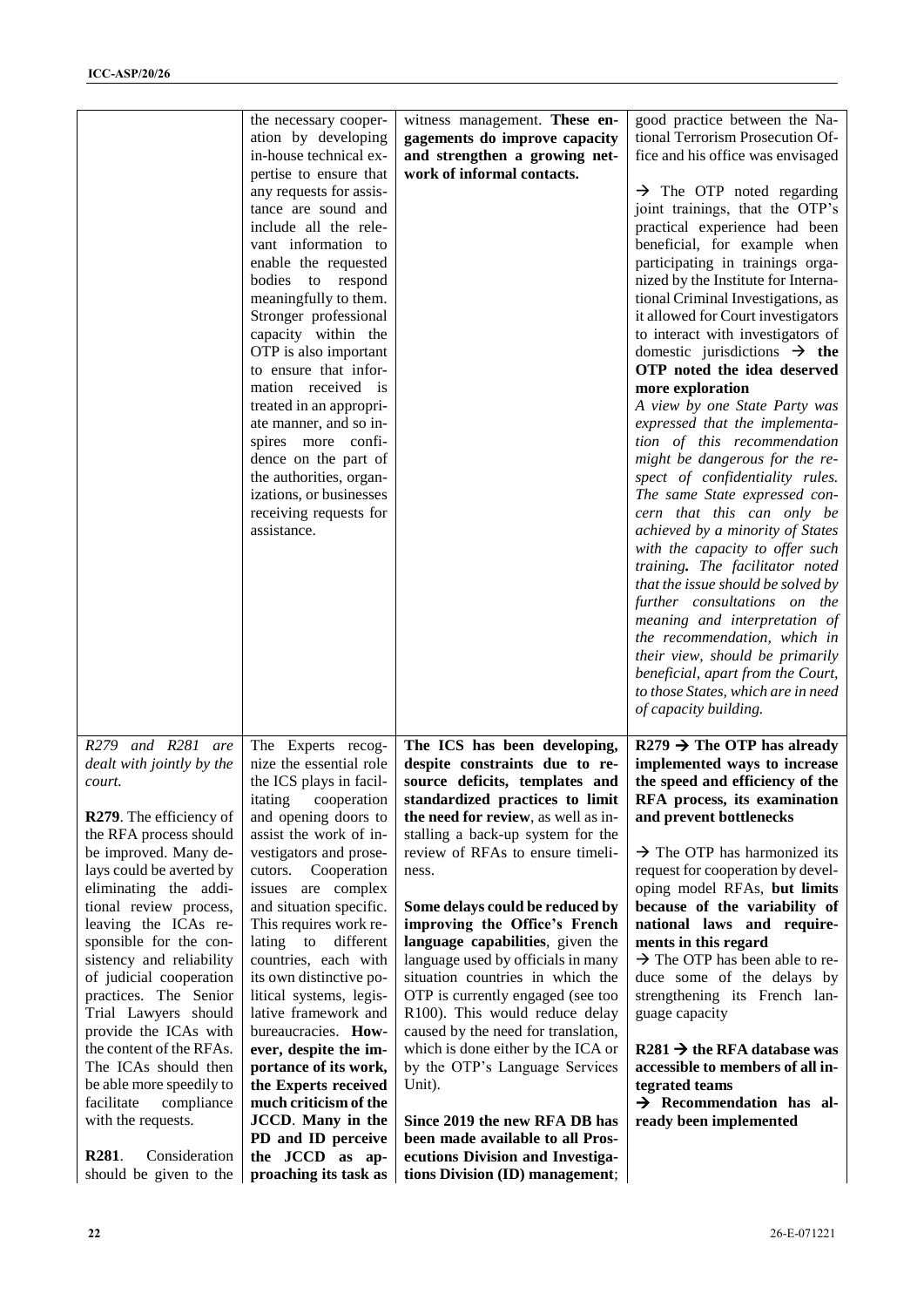| RFA database being<br>made more accessible<br>to appropriate leader-<br>ship of PD and ID.<br>Timing:<br>$1st$ half 2022<br><b>Categorization/Allo-</b><br>cation:<br>Court/OTP | a diplomatic one and<br>not geared to re-<br>spond to the re-<br>quests for assistance<br>from<br>prosecutors<br>and investigators. It<br>is regarded by some<br>members of staff as a<br>hindrance rather than<br>as a help to them.<br>There appear to be se-<br>rious delays in the<br>complicated system<br>of drafting and filing<br>Requests for Assis-<br>tance (RFAs). Cur-<br>rently, the RFAs are<br>drafted by the ICA, in<br>consultation with the<br>Senior Trial Lawyer<br>Investigations<br>and<br>Team Leader. Upon<br>drafting, the RFAs are<br>reviewed for con-<br>sistency by a Judicial<br>Cooperation Adviser<br>and two assistants<br>(GS-OL). This addi-<br>tional review layer<br>reportedly creates a<br>bottleneck in the<br>process, and leads to<br>frustration on the<br>part of the PD/ID in-<br>tegrated team mem-<br>bers. | since early 2020 it has become<br>available to all integrated team<br>members identified by ID and<br>PD management (see too R276<br>above). The RFA DB has also<br>since been integrated with the Lan-<br>guage Service Request System, to<br>reduce duplication and ensure<br>timely translation of RFAs. There<br>are also plans to integrate it with<br>the Forensic Service Request Sys-<br>tem and the OTP Contacts Data-<br>base. The Office is also working to<br>integrate information and task<br>management systems for the bene-<br>fit of integrated team operations. |                               |
|---------------------------------------------------------------------------------------------------------------------------------------------------------------------------------|-------------------------------------------------------------------------------------------------------------------------------------------------------------------------------------------------------------------------------------------------------------------------------------------------------------------------------------------------------------------------------------------------------------------------------------------------------------------------------------------------------------------------------------------------------------------------------------------------------------------------------------------------------------------------------------------------------------------------------------------------------------------------------------------------------------------------------------------------------------|------------------------------------------------------------------------------------------------------------------------------------------------------------------------------------------------------------------------------------------------------------------------------------------------------------------------------------------------------------------------------------------------------------------------------------------------------------------------------------------------------------------------------------------------------------------------------------|-------------------------------|
|                                                                                                                                                                                 |                                                                                                                                                                                                                                                                                                                                                                                                                                                                                                                                                                                                                                                                                                                                                                                                                                                             | R280. A framework for   Apart from the report-   It has already been imple-                                                                                                                                                                                                                                                                                                                                                                                                                                                                                                        | This recommendation was not   |
| informal operational                                                                                                                                                            | edly slow process in                                                                                                                                                                                                                                                                                                                                                                                                                                                                                                                                                                                                                                                                                                                                                                                                                                        | mented, as a matter of OTP                                                                                                                                                                                                                                                                                                                                                                                                                                                                                                                                                         | addressed by the Court during |
| contacts should be es-                                                                                                                                                          | producing and com-                                                                                                                                                                                                                                                                                                                                                                                                                                                                                                                                                                                                                                                                                                                                                                                                                                          | practice, but with some practical                                                                                                                                                                                                                                                                                                                                                                                                                                                                                                                                                  | the meeting.                  |
| tablished in all situa-                                                                                                                                                         | municating the RFAs,                                                                                                                                                                                                                                                                                                                                                                                                                                                                                                                                                                                                                                                                                                                                                                                                                                        | limitations due to particularities                                                                                                                                                                                                                                                                                                                                                                                                                                                                                                                                                 |                               |
| tion countries. Investi-                                                                                                                                                        | the Experts heard                                                                                                                                                                                                                                                                                                                                                                                                                                                                                                                                                                                                                                                                                                                                                                                                                                           | of specific situation countries.                                                                                                                                                                                                                                                                                                                                                                                                                                                                                                                                                   |                               |
| gators could then make                                                                                                                                                          | concerns that the                                                                                                                                                                                                                                                                                                                                                                                                                                                                                                                                                                                                                                                                                                                                                                                                                                           |                                                                                                                                                                                                                                                                                                                                                                                                                                                                                                                                                                                    |                               |
| informal enquiries to                                                                                                                                                           | RFA system overall                                                                                                                                                                                                                                                                                                                                                                                                                                                                                                                                                                                                                                                                                                                                                                                                                                          | Integrated teams, with the support                                                                                                                                                                                                                                                                                                                                                                                                                                                                                                                                                 |                               |
| law enforcement or na-                                                                                                                                                          | is not fit-for-purpose                                                                                                                                                                                                                                                                                                                                                                                                                                                                                                                                                                                                                                                                                                                                                                                                                                      | of the ICS, establish networks of                                                                                                                                                                                                                                                                                                                                                                                                                                                                                                                                                  |                               |
| tional authorities to as-<br>certain whether the in-                                                                                                                            | for OTP investiga-<br>tions. In order not to                                                                                                                                                                                                                                                                                                                                                                                                                                                                                                                                                                                                                                                                                                                                                                                                                | operational contacts in their situa-<br>tion countries. This approach will                                                                                                                                                                                                                                                                                                                                                                                                                                                                                                         |                               |
| formation sought actu-                                                                                                                                                          | lose investigative op-                                                                                                                                                                                                                                                                                                                                                                                                                                                                                                                                                                                                                                                                                                                                                                                                                                      | be strengthened in future by the                                                                                                                                                                                                                                                                                                                                                                                                                                                                                                                                                   |                               |
| ally exists/and is avail-                                                                                                                                                       | portunities, the ID re-                                                                                                                                                                                                                                                                                                                                                                                                                                                                                                                                                                                                                                                                                                                                                                                                                                     | greater field presence the OTP is                                                                                                                                                                                                                                                                                                                                                                                                                                                                                                                                                  |                               |
| able. RFAs should, if                                                                                                                                                           | quires a facility for di-                                                                                                                                                                                                                                                                                                                                                                                                                                                                                                                                                                                                                                                                                                                                                                                                                                   | planning to have. Facilitating op-                                                                                                                                                                                                                                                                                                                                                                                                                                                                                                                                                 |                               |
| necessary, then follow.                                                                                                                                                         | rect operational com-                                                                                                                                                                                                                                                                                                                                                                                                                                                                                                                                                                                                                                                                                                                                                                                                                                       | erational contacts is a key objec-                                                                                                                                                                                                                                                                                                                                                                                                                                                                                                                                                 |                               |
|                                                                                                                                                                                 |                                                                                                                                                                                                                                                                                                                                                                                                                                                                                                                                                                                                                                                                                                                                                                                                                                                             | tive of cooperation plans and an el-                                                                                                                                                                                                                                                                                                                                                                                                                                                                                                                                               |                               |
| Timing:                                                                                                                                                                         | munication with rele-                                                                                                                                                                                                                                                                                                                                                                                                                                                                                                                                                                                                                                                                                                                                                                                                                                       |                                                                                                                                                                                                                                                                                                                                                                                                                                                                                                                                                                                    |                               |
|                                                                                                                                                                                 | vant domestic author-                                                                                                                                                                                                                                                                                                                                                                                                                                                                                                                                                                                                                                                                                                                                                                                                                                       | ement of situation-specific cooper-                                                                                                                                                                                                                                                                                                                                                                                                                                                                                                                                                |                               |
| 1 <sup>st</sup> half 2022                                                                                                                                                       | ities and other agen-                                                                                                                                                                                                                                                                                                                                                                                                                                                                                                                                                                                                                                                                                                                                                                                                                                       | ation agreements.                                                                                                                                                                                                                                                                                                                                                                                                                                                                                                                                                                  |                               |
|                                                                                                                                                                                 | cies. The investiga-                                                                                                                                                                                                                                                                                                                                                                                                                                                                                                                                                                                                                                                                                                                                                                                                                                        |                                                                                                                                                                                                                                                                                                                                                                                                                                                                                                                                                                                    |                               |
| <b>Categorization/Allo-</b>                                                                                                                                                     | tors would prefer di-                                                                                                                                                                                                                                                                                                                                                                                                                                                                                                                                                                                                                                                                                                                                                                                                                                       | The ICS also develops such net-                                                                                                                                                                                                                                                                                                                                                                                                                                                                                                                                                    |                               |
| cation:                                                                                                                                                                         | rect contact with the                                                                                                                                                                                                                                                                                                                                                                                                                                                                                                                                                                                                                                                                                                                                                                                                                                       | works in non-situation coun-                                                                                                                                                                                                                                                                                                                                                                                                                                                                                                                                                       |                               |
| Court/OTP                                                                                                                                                                       | domestic officials and                                                                                                                                                                                                                                                                                                                                                                                                                                                                                                                                                                                                                                                                                                                                                                                                                                      | tries, subject to their agreement,<br>for use when the need arises.                                                                                                                                                                                                                                                                                                                                                                                                                                                                                                                |                               |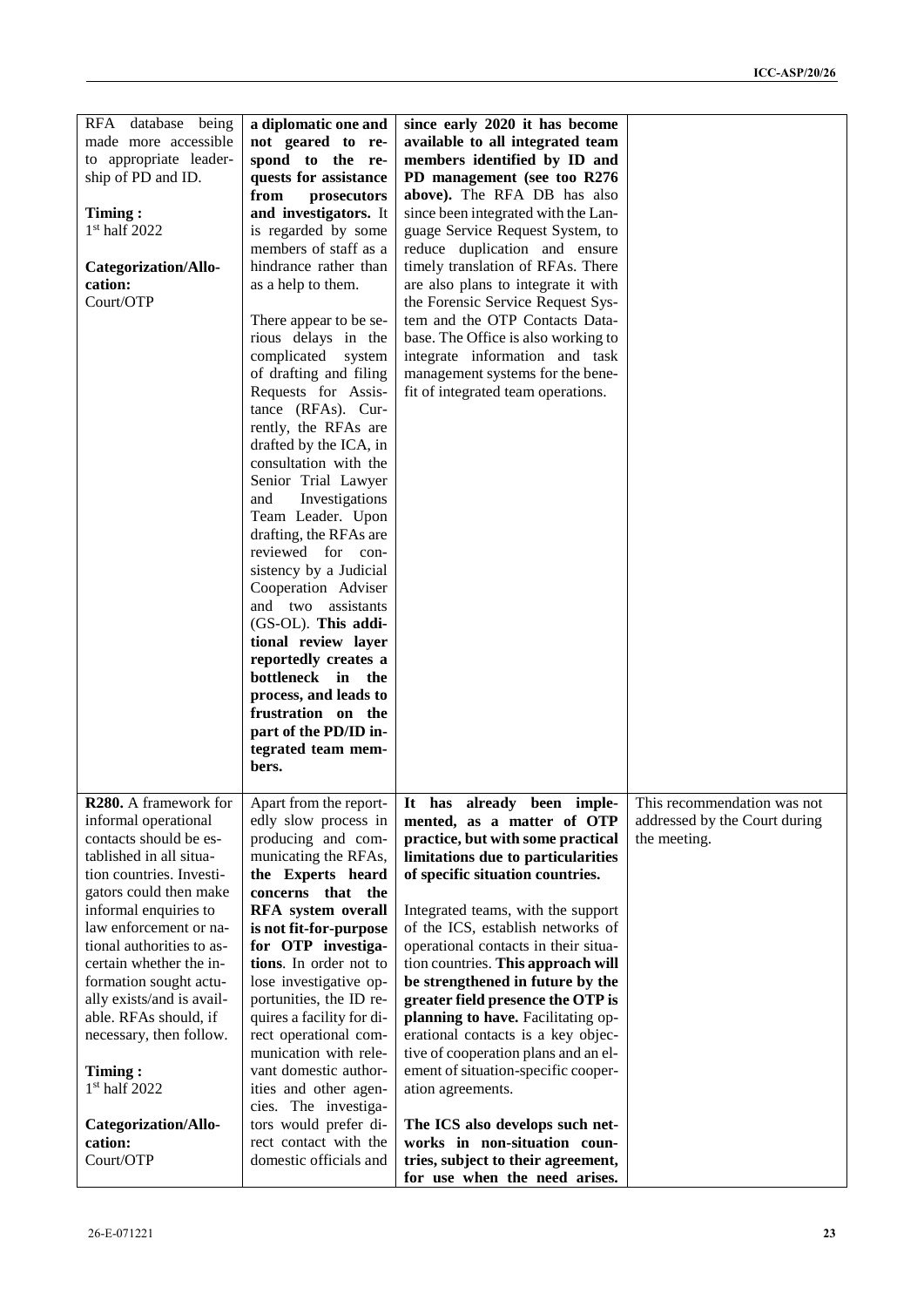|                                                                                                                                                                                                                                                                                                                                                                                                                | so avoid the cumber-<br>some and time-con-<br>suming system of<br>RFA <sub>s</sub> .                                                                                                                                                                                                                                                                                                                                                                                                                                                                                                                                                                                                                                                                                                                                                                                                                                                                                                                                                                                                                                                                                                                   | While some States welcome the<br>development of operational con-<br>tacts by investigators, some others<br>insist, instead, on having one focal<br>point for such interactions and also<br>ask that requests be channeled<br>through one OTP contact person,<br>rather than be conveyed directly<br>by a number of OTP staff.                                                                                                                                                                                                                                                                                                                                              |                                                                                                                                                                                                                                                                                                                                                                                                                                                                                                                                                                                                                                                   |
|----------------------------------------------------------------------------------------------------------------------------------------------------------------------------------------------------------------------------------------------------------------------------------------------------------------------------------------------------------------------------------------------------------------|--------------------------------------------------------------------------------------------------------------------------------------------------------------------------------------------------------------------------------------------------------------------------------------------------------------------------------------------------------------------------------------------------------------------------------------------------------------------------------------------------------------------------------------------------------------------------------------------------------------------------------------------------------------------------------------------------------------------------------------------------------------------------------------------------------------------------------------------------------------------------------------------------------------------------------------------------------------------------------------------------------------------------------------------------------------------------------------------------------------------------------------------------------------------------------------------------------|----------------------------------------------------------------------------------------------------------------------------------------------------------------------------------------------------------------------------------------------------------------------------------------------------------------------------------------------------------------------------------------------------------------------------------------------------------------------------------------------------------------------------------------------------------------------------------------------------------------------------------------------------------------------------|---------------------------------------------------------------------------------------------------------------------------------------------------------------------------------------------------------------------------------------------------------------------------------------------------------------------------------------------------------------------------------------------------------------------------------------------------------------------------------------------------------------------------------------------------------------------------------------------------------------------------------------------------|
| R285. In order to im-<br>prove the tracking of<br>suspects, the OTP<br>should continue to de-<br>velop mechanisms for<br>coordination and coop-<br>eration at the technical<br>level (national law en-<br>forcement), and focus<br>on informal coopera-<br>tion networks<br>(The court dealt with it<br>with 284 and 286)<br>Timing:<br>$2nd$ half 2021<br><b>Categorization/Allo-</b><br>cation:<br>Court/OTP | The inability to secure<br>arrests of fugitives is<br>an inherent problem<br>with the Rome Statute<br>system. In spite of<br>some recent positive<br>developments, as of<br>June 2020, warrants<br>of arrest against 14 in-<br>dividuals in six situa-<br>tions are outstanding.<br>Furthermore, in re-<br>spect of the two Secu-<br>rity Council referrals<br>of Sudan and Libya,<br>there have been 15<br>findings of non-co-<br>operation by States<br>Parties. These were<br>communicated<br>by<br>the OTP to the UN<br><b>Security</b><br>Council<br>without<br>any<br>re-<br>sponse.<br>The Court and the<br>ASP appear to have<br>been coordinating the<br>development of a<br>stronger framework<br>for the tracking and<br>arrest of Court fugi-<br>tives. In 2013, the<br>ASP appointed a Rap-<br>porteur on arrest strat-<br>egies, who delivered a<br>comprehensive action<br>plan for the ASP and<br>the Court.<br>Work in this area con-<br>tinues, as the OTP<br>Strategic Plan 2019-<br>2021 includes 'devel-<br>oping with States en-<br>hanced strategies and<br>methodologies to in-<br>crease the arrest rate<br>of persons subject to<br>outstanding Court ar-<br>rest warrants.' | The OTP supports the above ac-<br>tionable<br>recommendations,<br>R284-R286.<br>The SALTT has organized meet-<br>ings with relevant States Parties,<br>to increase access to special in-<br>vestigative techniques; as author-<br>ized by these States, it has ongo-<br>ing direct contacts with partners<br>at the technical level. However,<br>the SALTT would benefit from a<br>more coordinated approach on<br>the State Party side: the ASP, or<br>an ASP focal point, could help fos-<br>ter additional support from States<br>Parties to assist with intelligence<br>collection and special investiga-<br>tive tools (such as intercepts and<br>remote monitoring). | $\rightarrow$ The OTP supports the im-<br>plementation of the recom-<br>mendation and was making ef-<br>forts to increase the involve-<br>ment of the SALTT with na-<br>tional law enforcement agen-<br>cies<br>$\rightarrow$ The SALTT suffers from in-<br>sufficient capacity, especially<br>since the retirement of one of its<br>investigator<br>$\rightarrow$ The OTP said the SALTT<br>would benefit from a more co-<br>ordinated approach on the<br>part of States parties and the<br>addition of an analyst or investi-<br>gator to the team<br>$\rightarrow$ One state party proposed<br>the creation of an ASP focal<br>point for SALTT |